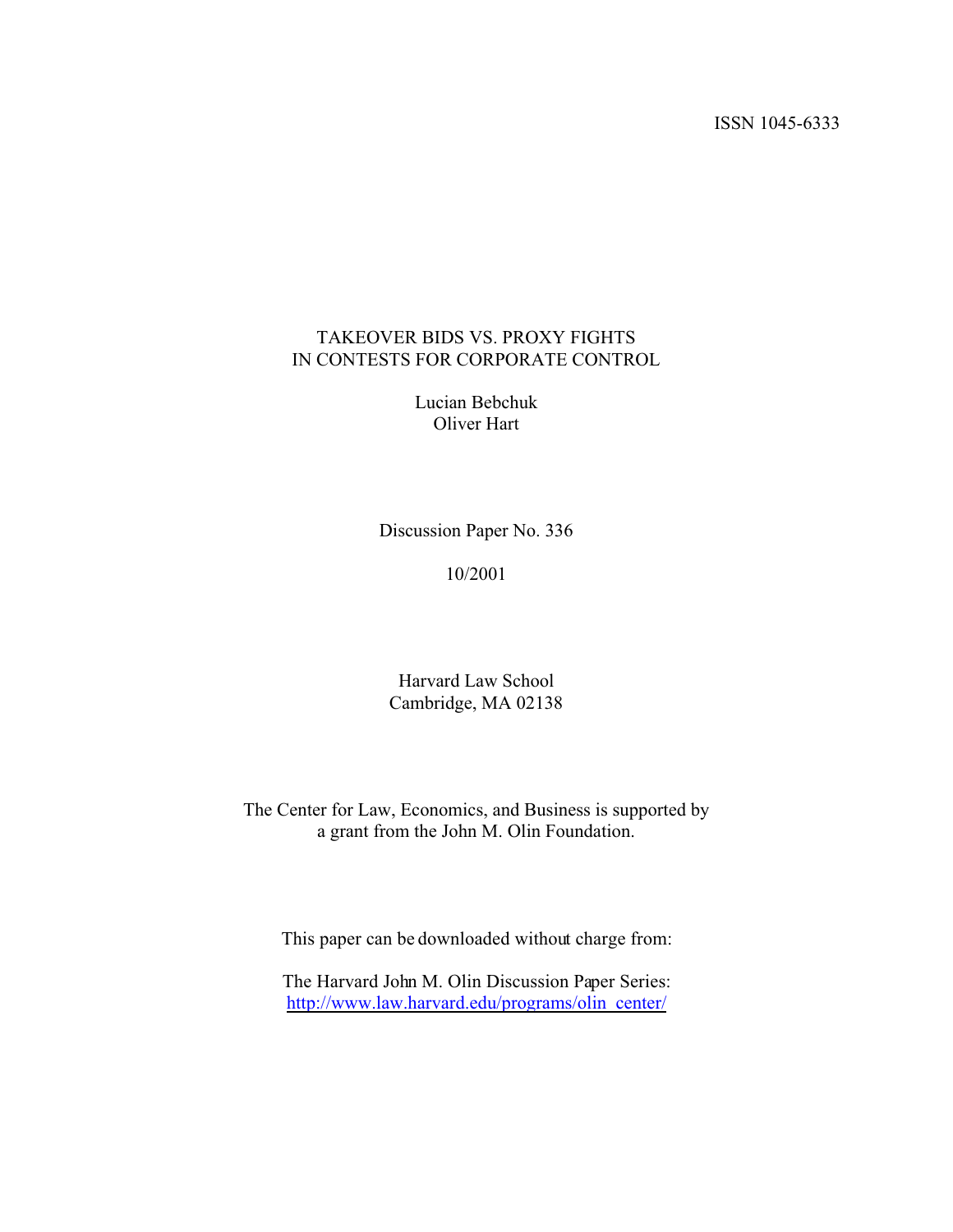# Takeover Bids vs. Proxy Fights in Contests for Corporate Control

Lucian Bebchuk and Oliver Hart\*

#### Abstract

This paper evaluates the primary mechanisms for changing management or obtaining control in publicly traded corporations with dispersed ownership. Specifically, we analyze and compare three mechanisms: (1) proxy fights (voting only); (2) takeover bids (buying shares only); and (3) a combination of proxy fights and takeover bids in which shareholders vote on acquisition offers. We first show how proxy fights unaccompanied by an acquisition offer suffer from substantial shortcomings that limit the use of such contests in practice. We then argue that combining voting with acquisition offers is superior not only to proxy fights alone but also to takeover bids alone. Finally, we show that, when acquisition offers are in the form of cash or the acquirer's existing securities, voting shareholders can infer from the pre-vote market trading which outcome would be best in light of all the available public information. Our analysis has implications for the ongoing debates in the US over poison pills and in Europe over the new EEC directive on takeovers.

Key words: corporate governance; corporate control; takeovers; proxy contests; mergers and acquisitions.

JEL classification: G30, G34, K22. Copyright 2001 Lucian Bebchuk and Oliver Hart. All rights reserved.

 \* Harvard University and the National Bureau of Economic Research. We are grateful to Jennifer Arlen, Oren Bargil, Laurent Calvet, John Coates, Zsuzsanna Fluck, Henry Hansmann, Milt Harris, Bert Huang, Kose John, Louis Kaplow, Randy Kroszner, Asis Martinez-Jerez, Gerhard Orosel, and participants in seminars at Berlin, Harvard, NYU, Gerzensee, the American Finance Association 2000 meeting, and the American Law and Economics 2001 meeting for helpful comments. We acknowledge the financial support of the Harvard John M. Olin Center for Law, Economics, and Business (Bebchuk) and the National Science Foundation through the National Bureau of Economic Research (Hart). Subsequent revisions of this paper may be retrieved from www.law.harvard.edu/faculty/bebchuk or www.post.economics.harvard.edu/faculty/hart/hart.html.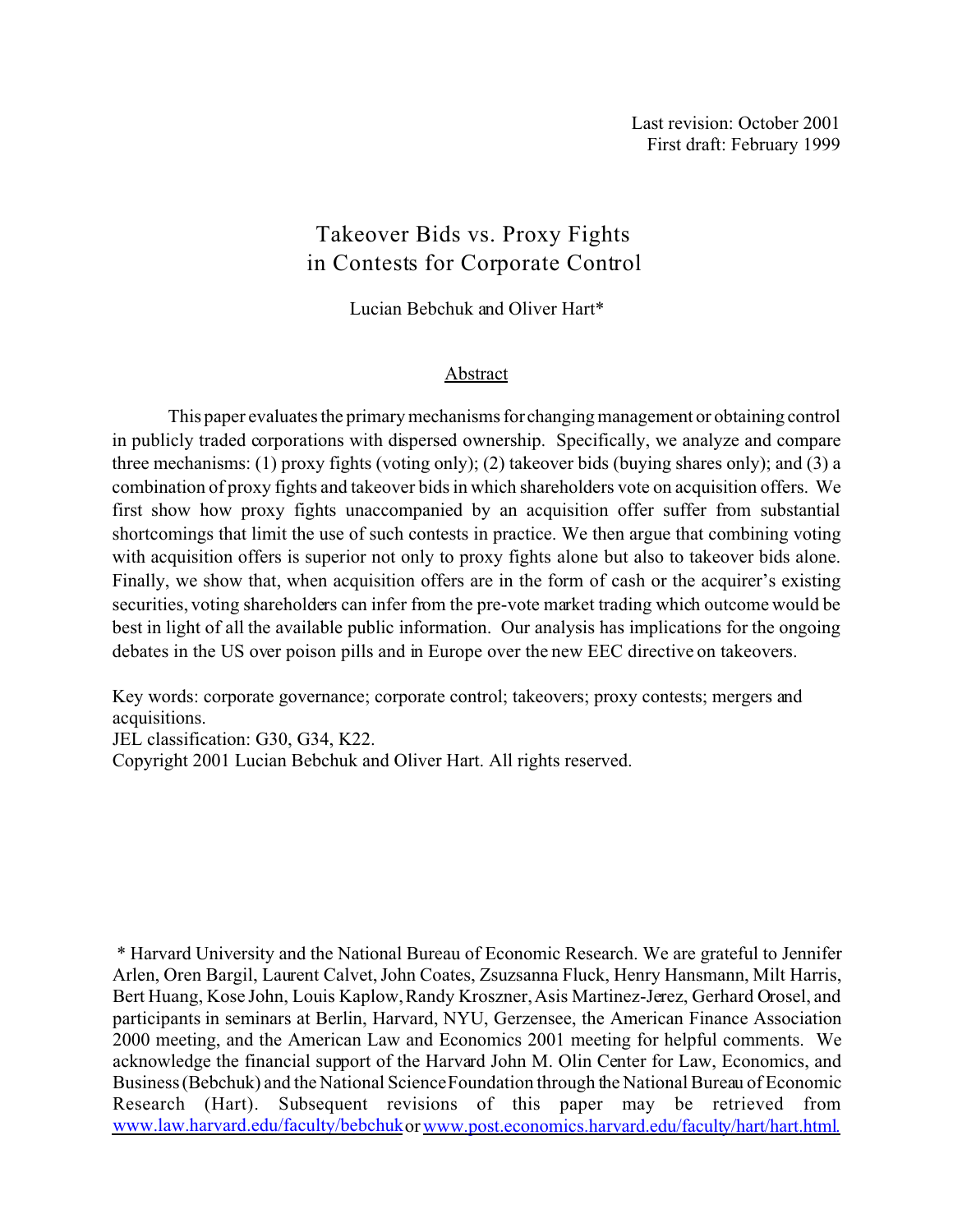#### I. INTRODUCTION

An important issue for any firm but the very smallest is how the firm's owners select the managers who have authority over the firm's operations. This issue is particularly relevant in the case of a public company with dispersed ownership, where owners are commonly passive and managers consequently have substantial discretion to pursue their own goals.

In this paper we examine and assess alternative methods for choosing or replacing the management team (board) in companies with dispersed ownership. We focus on three principal mechanisms: (1) a proxy contest, i.e., a straight vote on replacement of the board; (2) a takeover bid; and (3) a combination of (1) and (2), specifically, an acquisition offer accompanied by a vote. We identify and compare the problems involved in each of these mechanisms. We show how combining an acquisition offer with voting can be superior both to straight proxy fights and to straight takeover bids, and we put forward a simple and clean arrangement for such a combined mechanism. We also show that a mechanism in which shareholders vote on acquisition offers can exploit the ability of shareholders to draw inferences from market prices. Our conclusions have implications for a range of arrangements, used in both the U.S. and Europe, that introduce voting requirements in conjunction with takeover bids.

We start by analyzing proxy fights. At first sight, it seems that proxy contests would be a good way for superior managers to replace an incumbent, given that they do not require the costly acquisition of shares. However, straight proxy contests suffer from serious problems that limit their use to replace managers in practice. In our view, the most serious disadvantage arises not from the familiar public good problem that challengers will have to bear the costs of a campaign whose benefits will be largely captured by shareholders. This problem by itself could be solved by reimbursing successful challengers for their expenses. Rather, the fundamental

1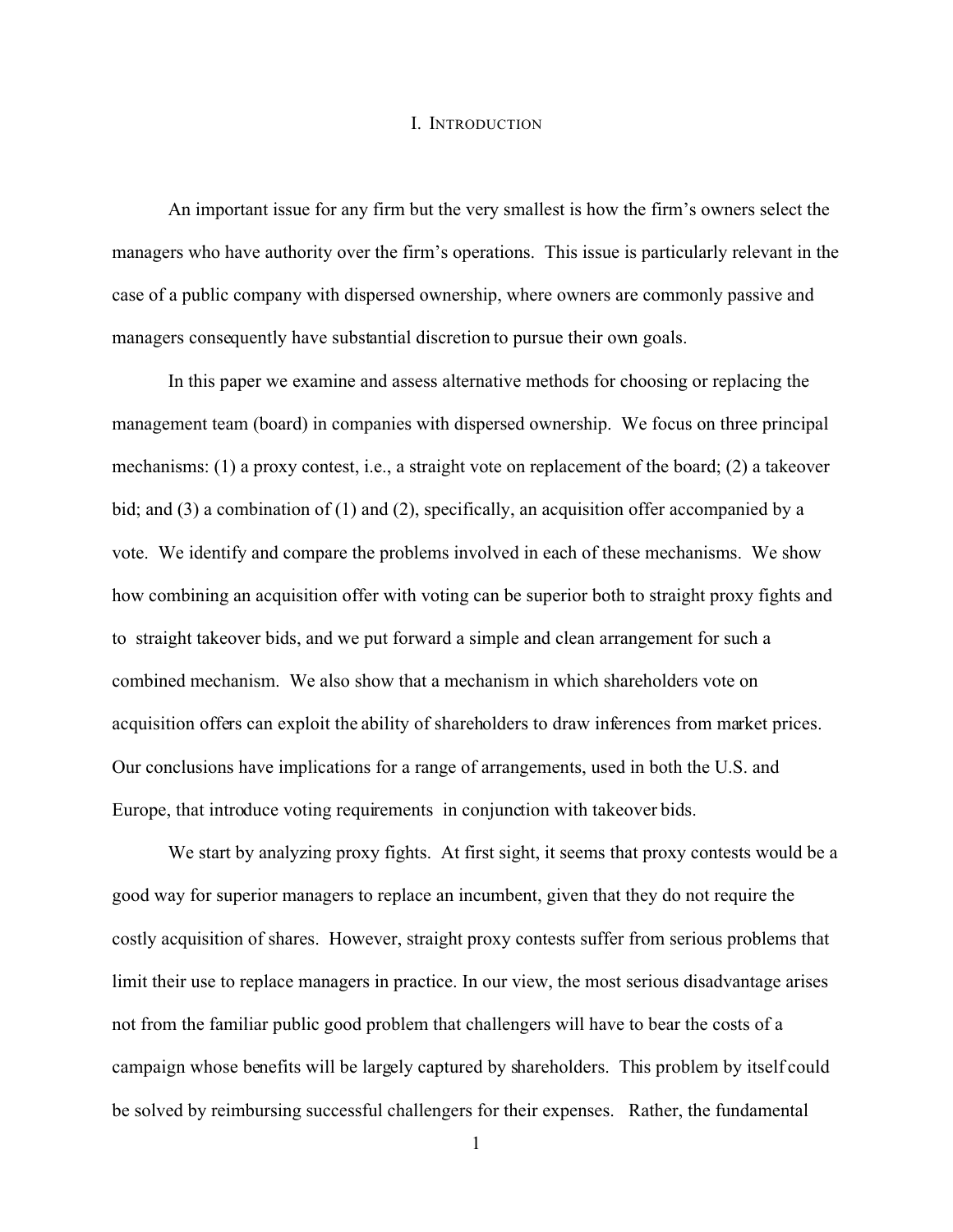difficulty with a proxy contest, we argue, is that of persuading shareholders that a rival's victory would be beneficial for them.

Because control provides private benefits, the fact that a rival is interested in replacing the incumbent does not imply that the rival would manage the company better. Consequently, if shareholders do not observe the quality of rivals, but know that the average quality of potential rivals is worse than the incumbent's, the rational strategy of shareholders will be to vote for the incumbent. Indeed, we show that, even if the quality of a certain rival is known by the most informed shareholders, voting shareholders may well be unable to infer this quality from the market price and thus may vote generally for the incumbent. As a result, even a rival who in fact would be better might have difficulty in persuading the shareholders to vote for it.<sup>1</sup> This problem of proxy fights can be overcome by a rival's putting an acquisition offer on the table. A rival that would in fact be better can offer a high bid that would make it clear to the shareholders that they would benefit from the rival's gaining control without having to convince them of the rival's superior abilities.

There are two other potential problems with pure proxy contests that tender offers can overcome. First, it might be the case that a rival could create a higher value, but some of this value would flow directly to the rival (in the form of private benefits or synergies) and a victory by the rival in a proxy contest would thus be against the interests of shareholders. In this case, the rival can still gain control by making an acquisition offer to buy shareholders out at an attractive price. Second, in some cases, achieving the benefits from a change in control would require a move to concentrated ownership, which a tender offer can accomplish but a proxy fight

<sup>1</sup>The idea that a rival of uncertain quality may have difficulty in getting shareholders to vote for it in a proxy contest has been noted previously by Pound (1988) and Bebchuk and Kahan (1990).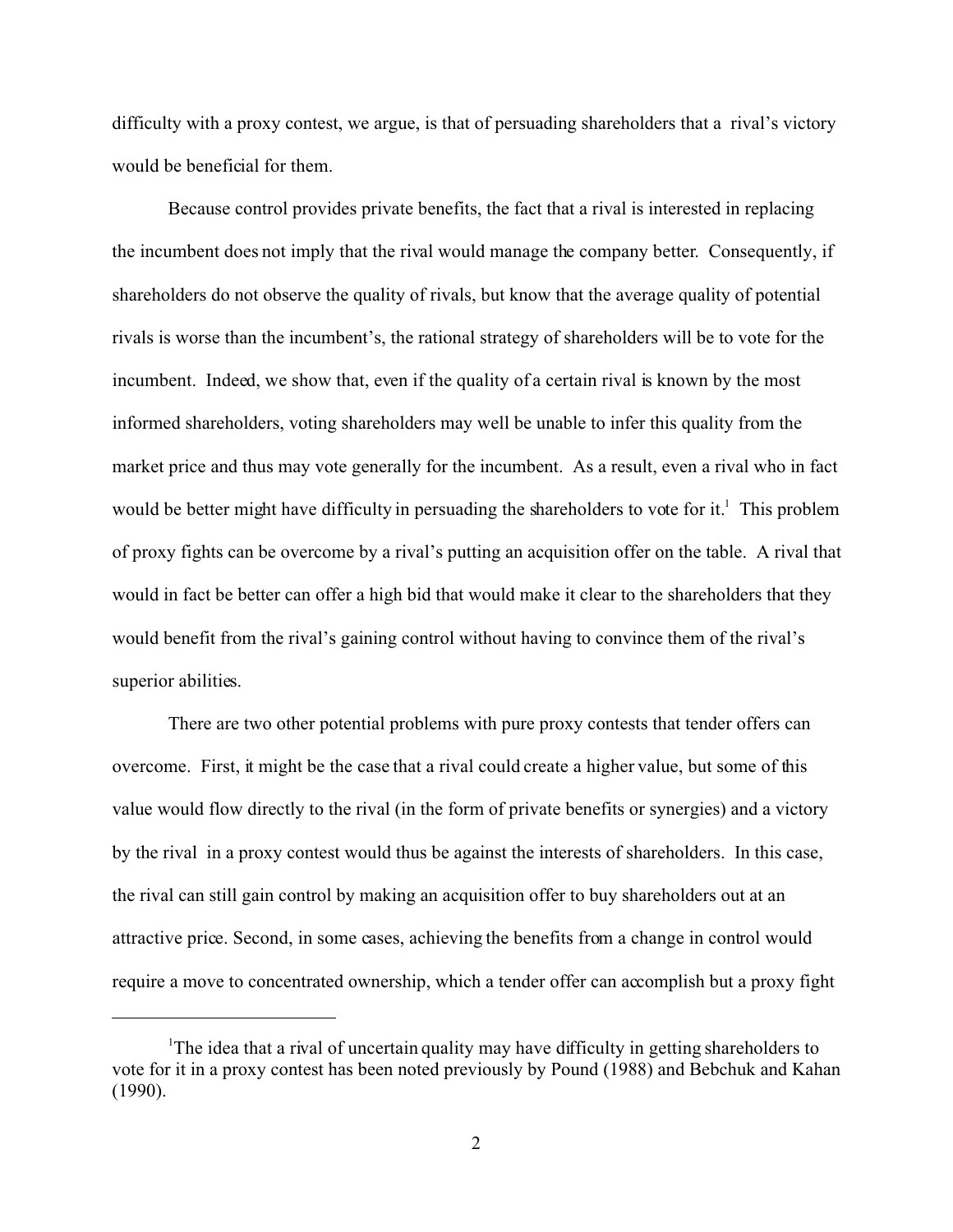cannot.<sup>2</sup>

While takeovers do not suffer from the problems associated with pure proxy contests, they exhibit significant difficulties of their own. These difficulties, which have been already recognized in the literature, arise from the fact that a shareholder deciding whether to tender will, among other things, compare the price offered by the bidder to the value of being a minority shareholder in the post-acquisition company. As a result, a shareholder might choose not to tender even though he wants the bid to succeed (the free-rider problem analyzed in Grossman-Hart (1980)) or he might choose to tender even though he wants the bid to fail (the pressure-totender problem analyzed in Bebchuk (1985a)). We show that combining tender offers with voting on the offer can eliminate both of these distortions.

To be more precise, we argue that a mechanism that works better than either a straight proxy contest or a straight takeover bid is one under which approval by a vote of shareholders is both a necessary and a sufficient condition for an acquisition offer to be accepted. One simple way of implementing such a mechanism would be to change the rules governing mergers to allow not only the managers but also rival bidders to submit merger proposals to a shareholder vote (subject to some threshold conditions seeking to eliminate frivolous offers). Under this

<sup>&</sup>lt;sup>2</sup> Models examining proxy fights and their problems have largely focused on issues other than the ones we analyze. Gilson and Schwartz (2001) view proxy fights as inferior because shareholders affiliated with the incumbent might have more intense preferences and be more likely to vote and thus might carry the day even when they constitute a minority of the shareholders. This concern also leads them to take the opposite view to ours on the desirability of requiring takeover bidders to win a shareholder vote. Bhattacharya (1997), Maug (1999), and Yilmaz (1999) focus on information aggregation in proxy contests, but they do not compare the problems of proxy contests with those of takeovers. Two early models of the choice between proxy fights and tender offers, which also differ from our approach, are Harris-Raviv (1988) and Shleifer-Vishny (1986). Shleifer-Vishny (whose work we discuss further in Section III) follow Manne (1965) in attributing the rarity of proxy fights as compared with takeovers to high transaction costs. Harris-Raviv (1988) focus on the ability of an incumbent facing a rival to exchange equity for debt to increase the fraction of votes held by the incumbent, and how such exchanges affect differently the feasibility of a takeover and a proxy contest.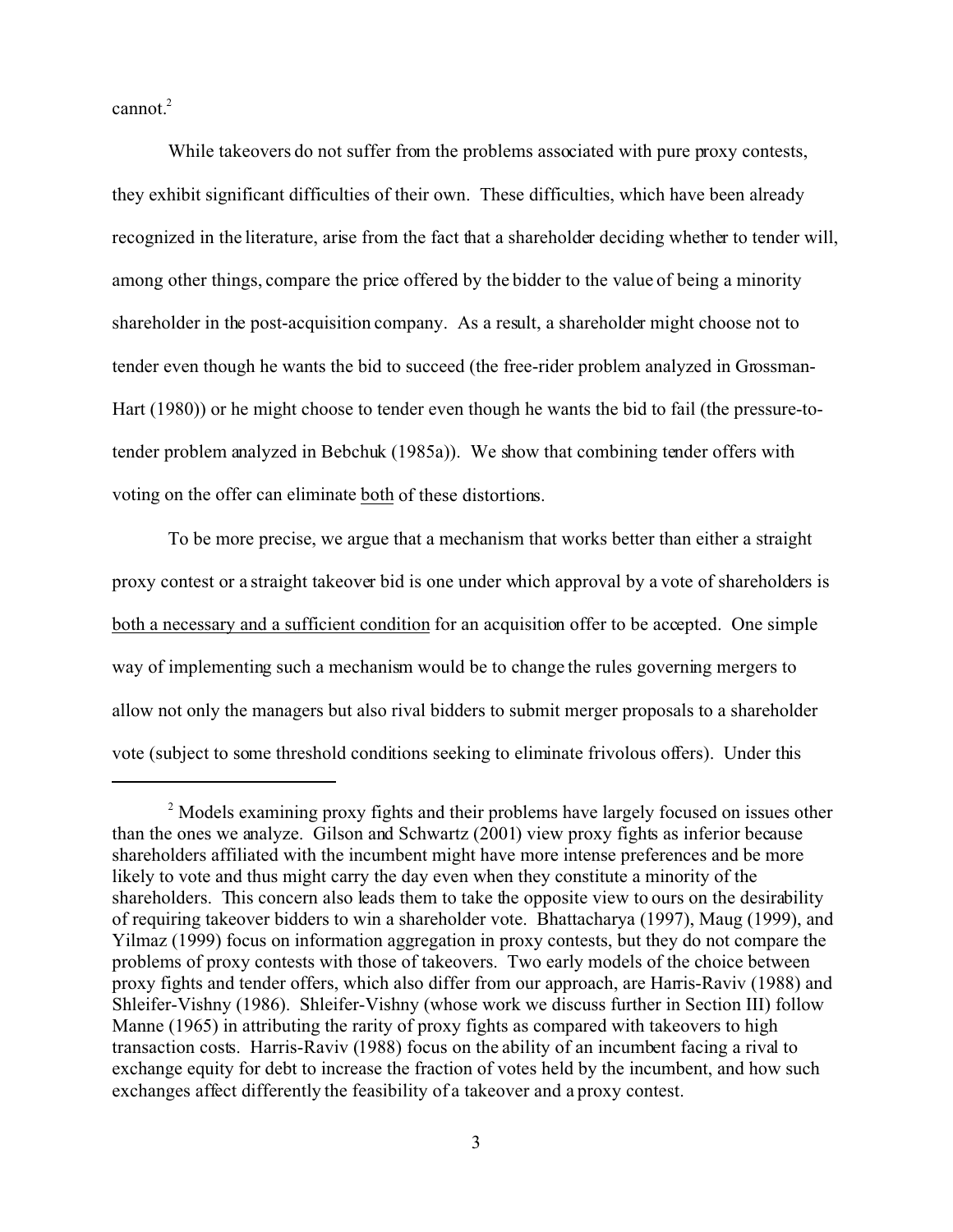arrangement, anyone seeking to acquire a controlling interest in a company would submit a proposal directly to the shareholders, and if the proposal is approved by a majority vote it will be binding on all shareholders, who would then receive equal treatment.

Our analysis supports various arrangements in the U.S. and Europe that introduce voting in connection with rivals seeking control. While these arrangements do not all implement the combined voting-on-acquisition-offers mechanism in the simplest way, they do operate to condition the success of acquisition offers on approval in a shareholder referendum. In the U.S., for example, the development of poison pills has had the effect of requiring hostile bidders that seek a control block to oust the incumbent in a proxy fight in order to have the pill redeemed. This proxy fight would be effectively a referendum on the acquisition offer. The poison pill thus forces hostile bids to go through a vote, and there is an ongoing debate as to whether this critical consequence of the pill is desirable.<sup>3</sup> Our analysis suggests that this consequence is desirable.

Our view of poison pills by themselves is thus more favorable than the one financial economists usually take. Poison pills can become problematic in our opinion only when combined with arrangements that make it difficult or even impossible for a rival to get an effective shareholder vote on its acquisition offer, e.g., in the presence of a classified (or "staggered") board. Similarly, our analysis provides support for those arrangements in the U.K. and in the proposed Directive for the EEC that effectively require hostile bidders to be able to win a shareholder vote.

One novel element of our model is that, in contrast to the existing literature, we analyze explicitly how inferences drawn from pre-voting market prices can influence shareholders who

<sup>&</sup>lt;sup>3</sup> Compare Gilson (2001), who opposes the use of "elections" over acquisition offers with Lipton and Rowe (2001), who defend the poison pill and the elections it forces on hostile bidders.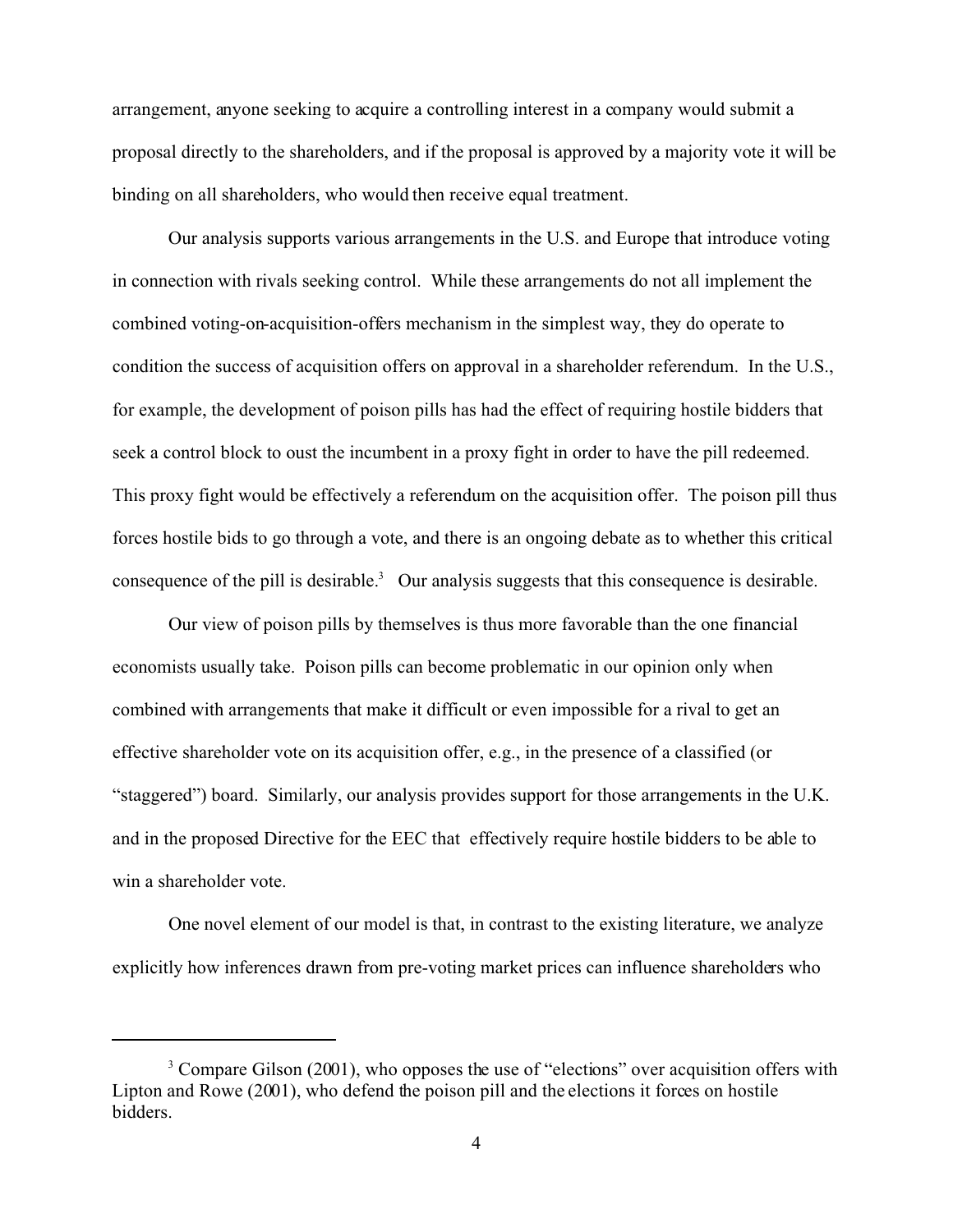make tender decisions, or who vote in proxy contests or directly on acquisition offers.<sup>4</sup> Such inferences are important because not all shareholders will incur the expenses needed to acquire and process all the publicly available information. Economists have obtained sufficient conditions for market prices to reflect, and for agents to be able to infer from them, the information known to the most informed traders.<sup>5</sup> But these conditions apply to the case where the distribution of security returns is exogenous. In contrast, in our context, security returns depend on a decision, a vote by shareholders, which in turn is influenced by the information embedded in market price, i.e., security returns are endogenous.

We show that, in the case of a proxy contest, even if a rival's quality is known to the informed shareholders studying all public information, other shareholders might well be unable to draw from market prices any information useful for voting purposes. In contrast, we show that, in a vote on acquisition offers in cash or publicly traded securities, uninformed shareholders will be able to infer from the market price which way to vote, and they will vote as if they had all the publicly available information about the target's independent value. That is, voting works better when the choice is between the incumbent's uncertain value and the certain value of an offer in cash or publicly traded securities, and less well when the choice is between the incumbent's uncertain value and the rival's uncertain value.

 ${}^{5}$ See, e.g., Grossman (1989).

<sup>&</sup>lt;sup>4</sup> Although the literature on modeling takeovers and proxy fights is quite large, very little attention has been paid to this question. The only two exceptions that we know of are Hietala, Kaplan, and Robinson (1999) and Maug (1999). The first paper is a case study of what information shareholders could have inferred from market prices about how two bids compared in the Viacom-QVC bidding contest. The second paper considers inferences that shareholders can draw in proxy voting from market prices in a case in which uninformed shareholders vote strategically: specifically, they vote in such a way as to make better informed shareholders pivotal. In contrast, in our model it is optimal for all rational shareholders to vote on the basis of whatever estimate of the various outcomes they are able to form (see the discussion in Section II).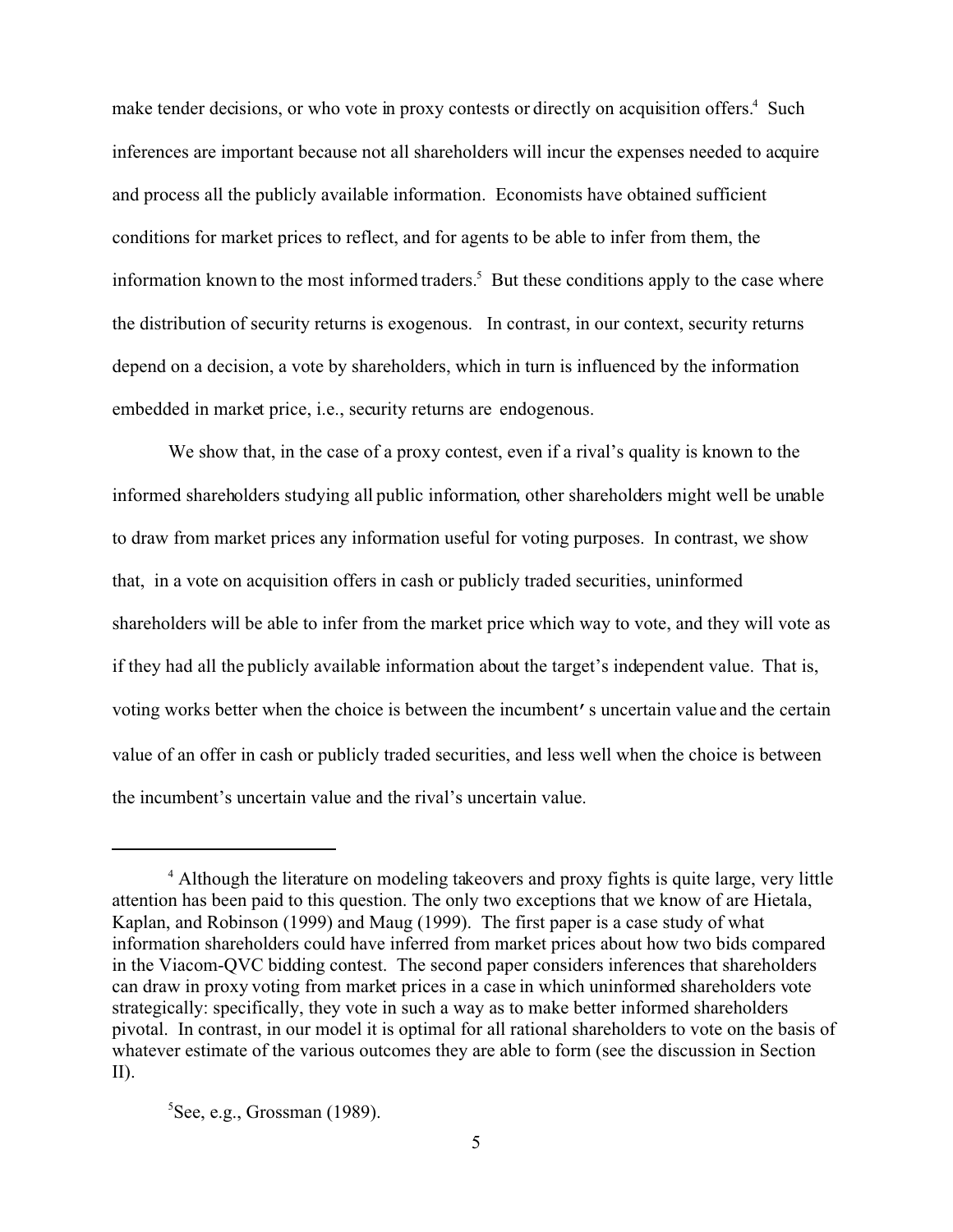The scope of our project is limited in two important ways. First, we restrict ourselves to analyzing and comparing the three mechanisms noted above. We thus do not explore the full set of possible mechanisms to see whether any other mechanism could perform even better.<sup>6</sup> Second, we analyze situations in which a rival is permitted to seek control, and we focus on the performance of alternative mechanisms for determining whether control will be transferred in such a case. In the U.S., many companies have charter provisions that limit substantially the points in time when rivals can launch a control contest. We leave for another day the question of when (or how often) rivals should be allowed to trigger the mechanism governing control transfers.

The paper is organized as follows. Section II presents our framework of analysis. Section III analyzes the problems of pure proxy contests. Section IV analyzes how voting can be beneficial when combined with an acquisition offer, puts forward our proposal for making this combination, and examines existing arrangements that introduce voting in connection with offers. Finally, Section V concludes.

#### II. FRAMEWORK OF ANALYSIS

#### T=1: Initial Situation

We consider the following five-stage model: At  $T=1$  a target with dispersed ownership is managed by an incumbent. At  $T=2$  a rival emerges and decides whether to enter a control contest and, if so, which form to use. At T=3 market trading in the target's securities takes place. At T=4 the outcome of a control contest, if such a contest is launched, will be determined by the tender decisions or voting decisions of shareholders. At T=5, values will be realized.

<sup>6</sup> For example, Neeman and Orosel (1999) argue that it might be best to create, for each election of the board, a market for corporate votes that is separate from the market for corporate shares. However, as they recognize, such a separation can also create new distortions.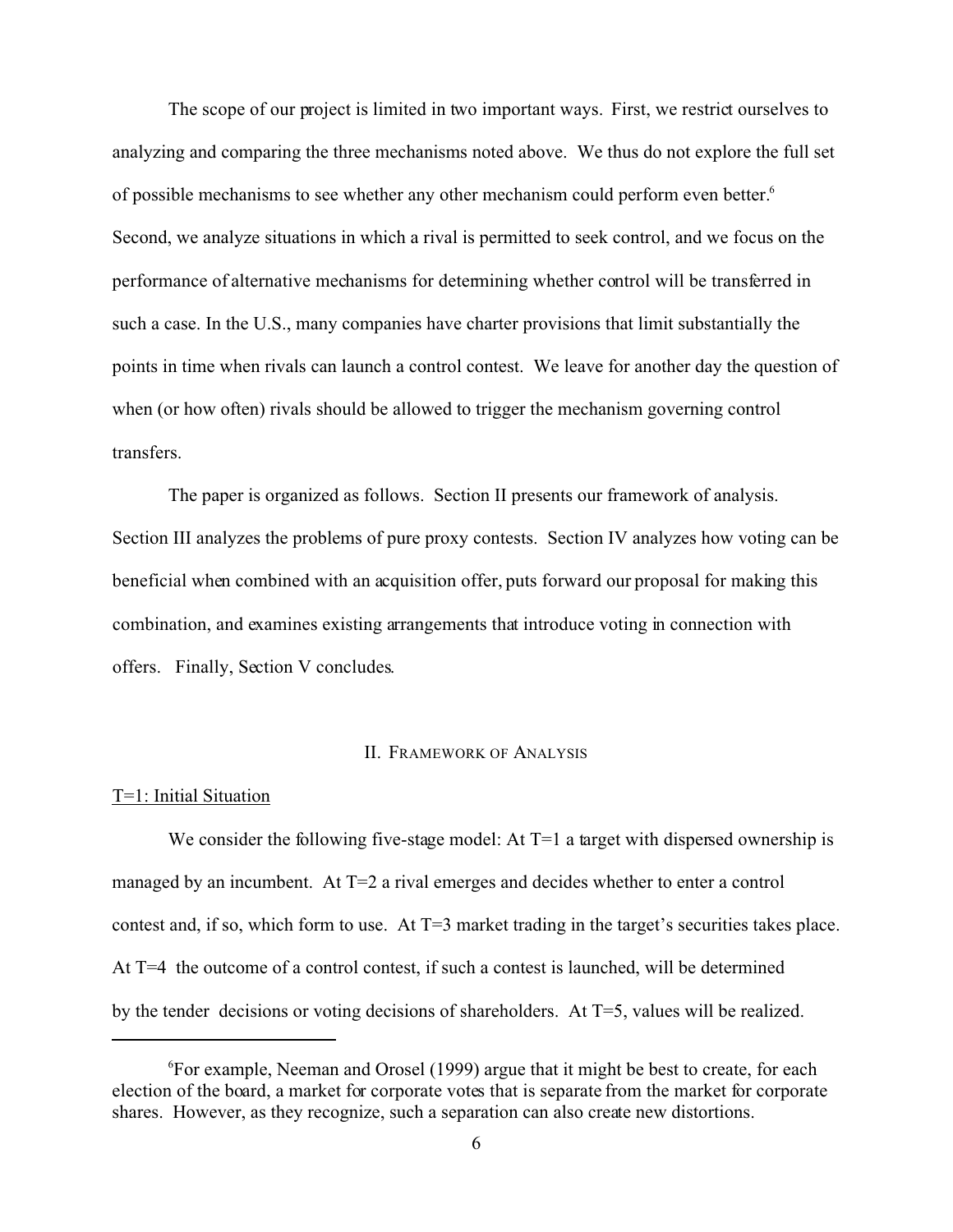Below we discuss in more detail our assumptions about each of the stages.



#### Fig. 1: Sequence of Events

There is a widely held company. There is a large number of small shareholders, each owning a (quite small) fraction  $\sigma$  of the shares of the company.<sup>7</sup> The company has an incumbent manager I with a negligible fraction of the company's shares. (The analysis could be modified to apply to the case in which I has a non-negligible block of shares as long as this block is small enough not to provide I with a lock on control or a decisive influence on the outcome of corporate voting.) Our analysis thus excludes companies in which I has a controlling or large block to begin with; such companies are important, but control transfers in them present different problems (see Bebchuk (1994)).

#### T=2: Possible attempt to obtain control by a rival

At T=2 a rival R arrives and decides whether to seek control--either launch a proxy contest or a tender offer--to replace I. We shall assume at this stage that both the proxy contest route and the tender offer route are feasible. That is, we assume that (i) elections to the board are either due or can be requested by R, and (ii) R may launch a tender offer without having to win a

 $7$  Grossman-Hart (1980) used a model with a continuum of shareholders. Bebchuk (1985b, 1988) and Holmstrom and Nalebuff (1992) considered the possibility of shareholders being pivotal, assuming a finite (even if large) number of shareholders. The possibility of being pivotal is clearly important to understanding voting decisions, and we shall therefore use a setup with a large but finite number of shareholders.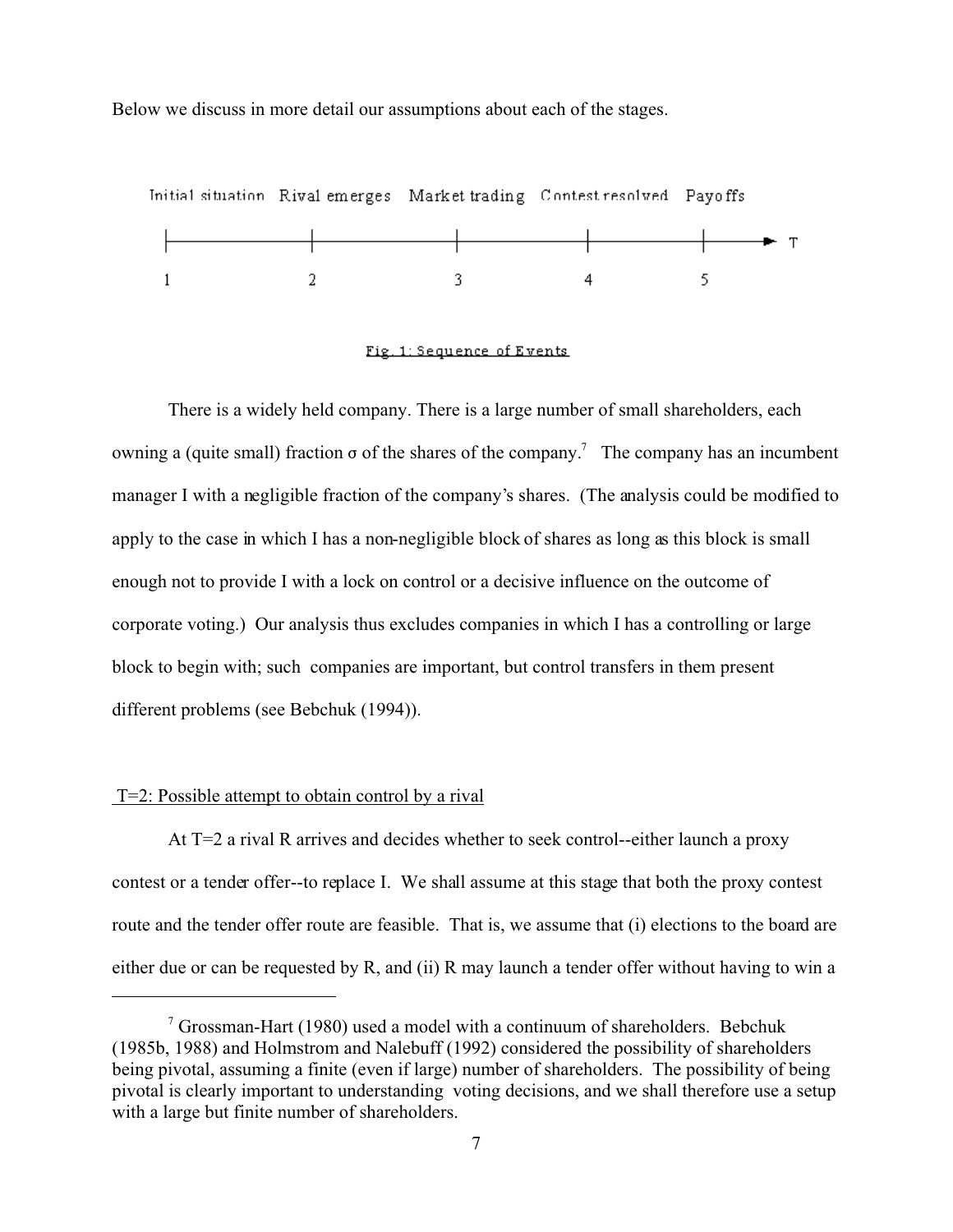vote beforehand. (The case in which a poison pill or some other arrangement introduces the need to win a vote before proceeding with the offer will be considered in section IV.)

The transaction cost of a proxy challenge is  $c_p$  and that of making a tender offer is  $c_t$ . We assume that the proxy fight is successful if the rival receives more than 50% of the votes and that the tender offer is successful if the rival receives more than 50% of all the outstanding shares. If a tender offer is made, we will assume that it will be for all shares and conditional on gaining control. This assumption is made for simplicity and our main results do not depend on it.<sup>8</sup>

## T=3: Market trading

Since we will want to study the inferences that shareholders can draw from market trading, we will allow for a market in the firm's shares before the outcome of the bid or proxy contest is determined. Thus, at  $T=3$ , we suppose that there is market trading (due to some liquidity-selling) and a market price P is set. We assume that market makers take the effort to obtain and assess all the public information known to the most informed investors. This includes information revealed at  $T=2$  as a result of actions and disclosures made by I and R. Because such information may be quite important, the estimates of the company's future value under either I or R that are formed on the basis of all information publicly available at T=3 might well differ from the market price at T=1.

We assume that selling involves some small transaction costs borne by the sellers so that in equilibrium only liquidity sellers will sell. We also assume that all market participants, including shareholders, are risk-neutral and that the rate of interest is zero.

<sup>&</sup>lt;sup>8</sup>We also assume that, if the rival makes a tender offer, its offer will be the only one on the table. The incumbent is assumed to be liquidity constrained (or risk-averse) and so cannot make a competing bid.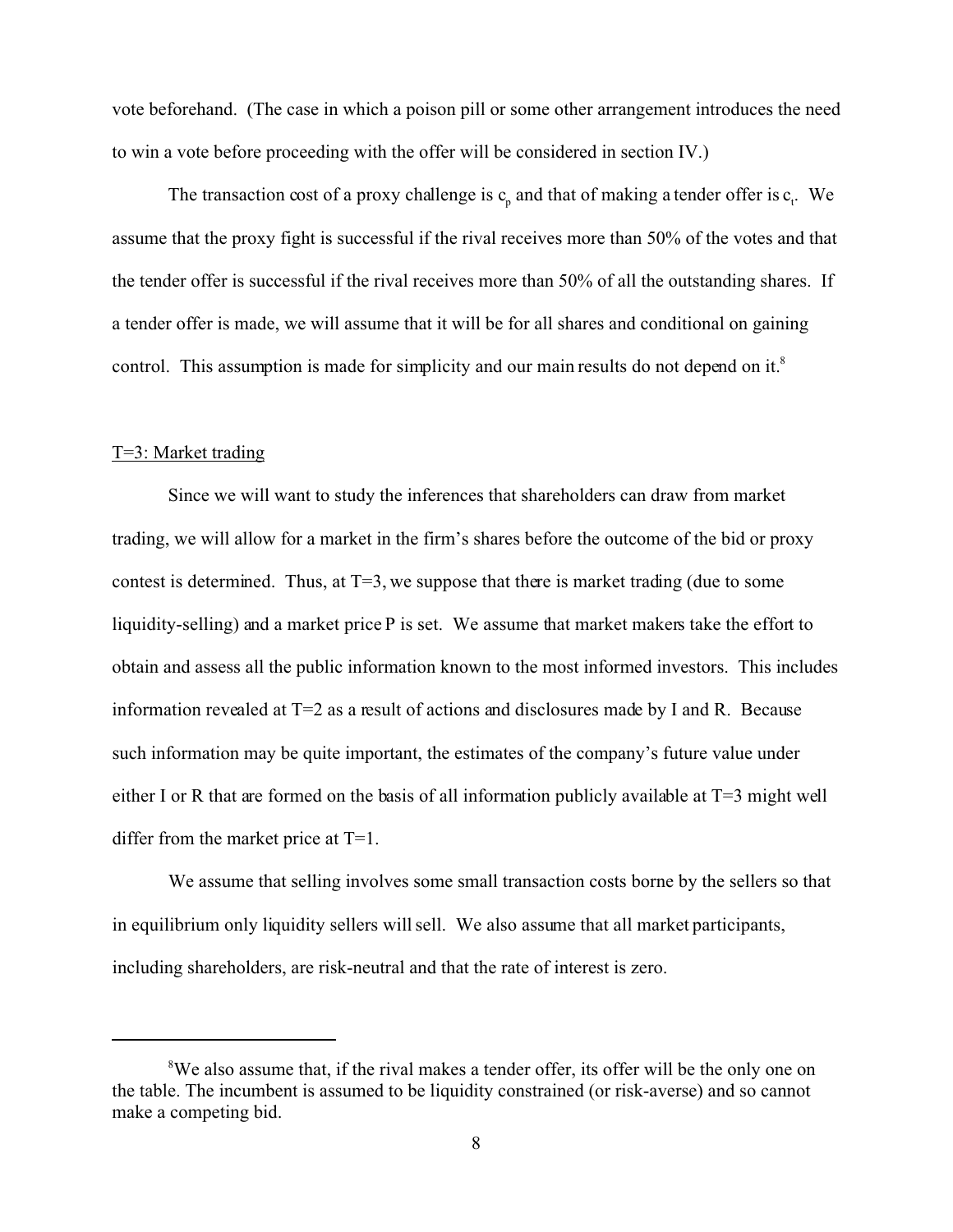#### T=4: Shareholder decisions determine who will control the firm

If a proxy contest or a takeover bid is initiated by R at  $T=2$ , its outcome will be resolved at stage 4. In the case of a proxy fight, shareholders will decide whether to vote for I or R. In the case of a takeover bid, shareholders will decide whether to tender. In analyzing shareholder decisions, we will suppose that shareholders can be divided into three categories:

(1) Rational Informed shareholders (including market makers): These shareholders, who own a fraction  $\alpha_{\rm I}$  of the shares, incur the costs of studying the relevant public information concerning the characteristics of R and I. We suppose that  $\alpha_I$  is negligible, but that informed shareholders have enough wealth to determine the market price (by placing orders that would prevent any deviations from the price that reflects the relevant public information).

(2) Rational uninformed shareholders: These shareholders (which might in part be institutions) do not spend the time and expense to learn the characteristics of R and I. They are able, however, to draw rational inferences and can be expected to act "rationally." They make voting and tendering decisions based on the general information they have about the probability distributions from which R and I's characteristics are drawn and on the inferences they can draw from the market price.

(3) "Noise" investors: These "noise" investors own a fraction  $\alpha_N$  of the shares. They do not vote or tender rationally. Rather, a fraction  $\lambda$  of the shares of these shareholders will support the rival R, and a fraction 1- $\lambda$  of the shares of these shareholders will support the incumbent I, where  $\lambda$  is a random variable that is uniformly distributed on [0,1].

We assume that  $\alpha_N$  takes on two values:  $\alpha_H > \frac{1}{2}$  with probability  $\epsilon$ , and  $\alpha_L < \frac{1}{2}$  with probability 1- $\epsilon$ , where  $\epsilon$  is very small. Shareholders do not know the realization of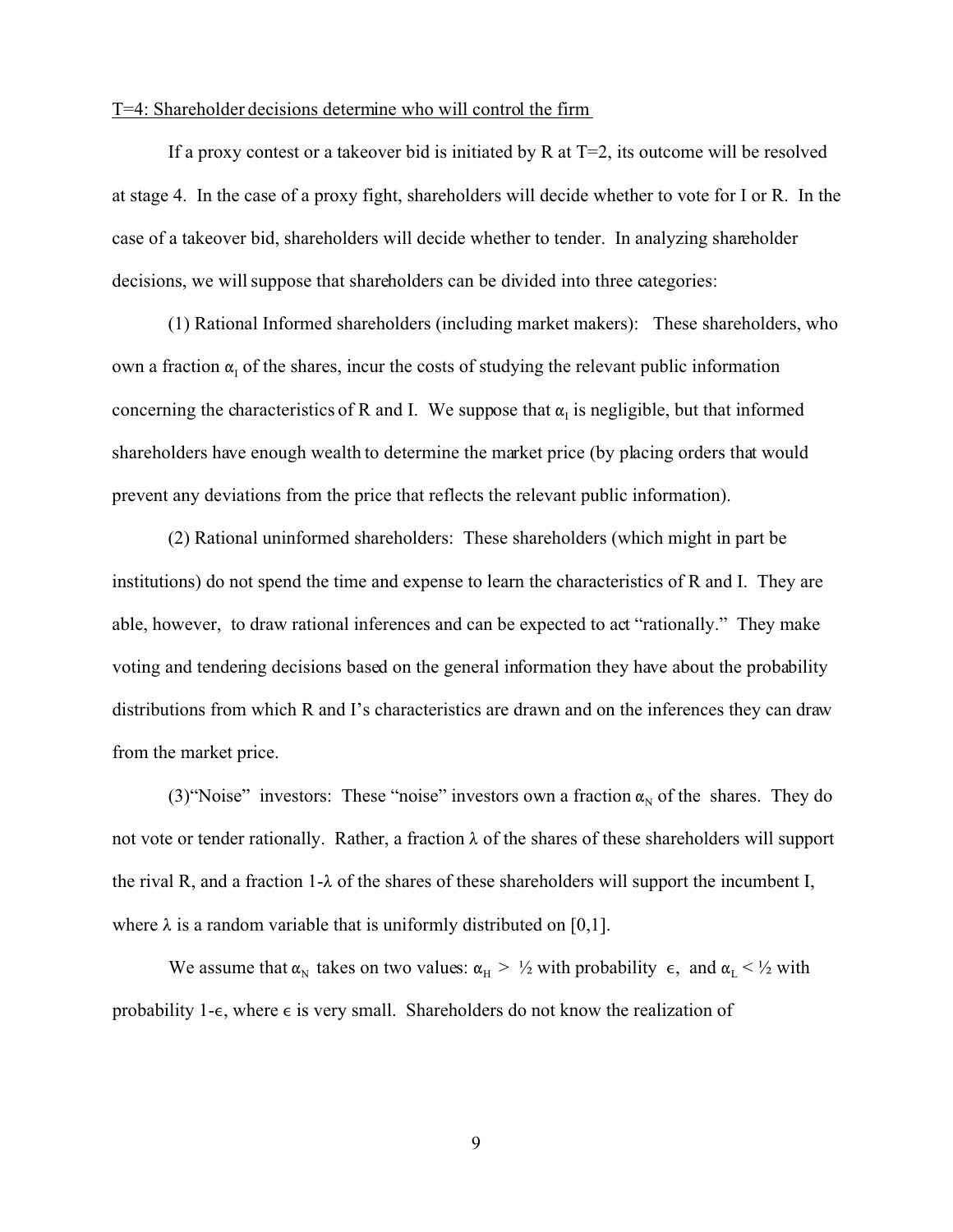$\alpha_{\rm N}$  before they vote or tender.<sup>9</sup>

Our assumptions imply that, with high probability (when  $\alpha_N = \alpha_L < 1/2$ ), the rational uninformed shareholders will have the power to decide the contest, in the sense that if they all vote for or tender to a particular candidate (as they will do in equilibrium), that candidate will win. However, there is always a small chance (when  $\alpha_N = \alpha_H$ ) that the noise investors will be important. When they are important, there is some probability that they will give the needed 50% of the shares to I, there is some probability that they will give the needed 50% to R, and there is some probability that they will split their support in such a way that the decisions of the rational uninformed shareholders will determine the outcome. In the last scenario, each rational uninformed shareholders has some chance of being pivotal. $10$ 

We will also assume that the cost of voting is negligible for all rational shareholders so that each of them will vote as long as there is some chance, as is the case under our assumptions, that the shareholder will be pivotal for the outcome. There is in fact a large incidence of shareholder participation in corporate voting. This can be explained by noting that for many shareholders the cost of voting is small and many shareholders are institutions holding a significant number of shares (which increases the chance, however small, of being pivotal).<sup>11</sup>

Our assumptions can be shown to rule out the phenomenon analyzed by Feddersen and

<sup>&</sup>lt;sup>9</sup> Some results can be stated more simply if one assumes that  $\epsilon$  is very small, and we will make the assumption throughout that  $\epsilon$  is sufficiently small for these purposes. See footnotes 12, 13, 15, and 26.

<sup>&</sup>lt;sup>10</sup> In particular, in the event that noise investors are important, which has probability  $\epsilon$ , the likelihood that a shareholder with a fraction  $\sigma$  of the shares will be pivotal will be  $\sigma/\alpha_H$ . Thus the likelihood that any given rational shareholder will be pivotal is  $\epsilon \sigma / \alpha_{\text{H}}$ .

<sup>&</sup>lt;sup>11</sup> Our analysis could be easily modified, with little change in results, to apply to the case in which some fraction of the rational shareholders will not vote because their costs are relatively high. Similarly, our analysis would carry over to a case in which the small stakes of some shareholders (say, institutions) are larger than the small stakes of others (say, retail investors) and where the cost of participation will prevent the latter but not the former from voting.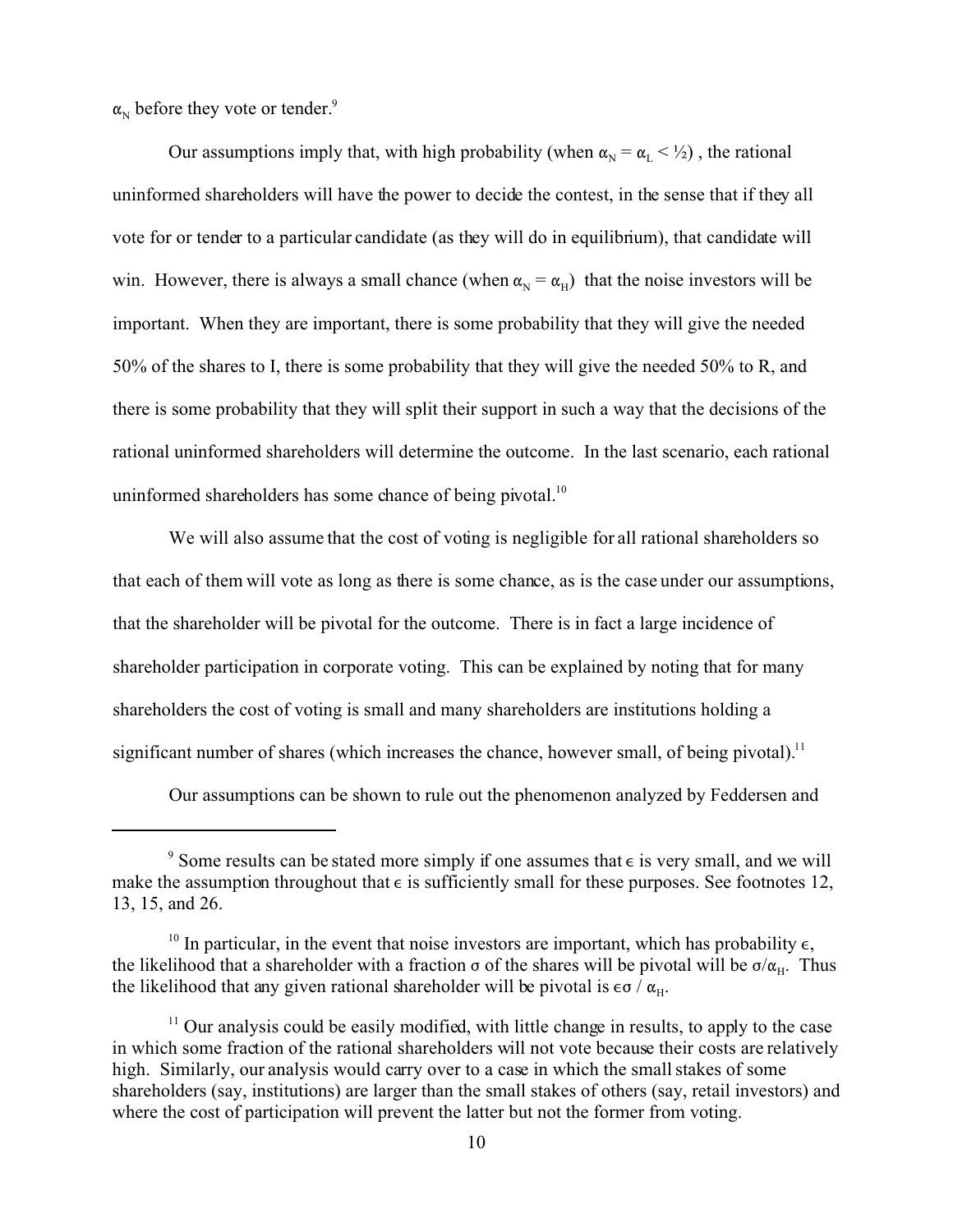Pesendorfer (1997), whereby uninformed voters vote "strategically" (e.g., some of them abstain) in order to make informed shareholders decisive. This possibility does not occur here since, if a rational uninformed shareholder finds that he is pivotal, the correct inference will not be that informed shareholders have certain information, but rather that the noise voters are numerous ( $\alpha_N$ )  $= \alpha_H$ ) and have voted in a certain way. In other words, because the noise votes are randomly distributed and the rational informed votes are negligible, the fact that a rational uninformed voter has turned out to be pivotal conveys no information about whether the rival or incumbent is better at operating the firm. Thus, in the event that a rational uninformed shareholder turns out to be pivotal, the shareholder would prefer to cast its vote "sincerely," i.e., in favor of the outcome that, based on the information that the shareholder has, the shareholder estimates to have a higher expected value.

Finally, we shall assume that, in making their tender decisions or voting decisions, rational shareholders will use only pure strategies. As we shall see, an equilibrium in pure strategies always exists in our model.

## T=5: Realization of cash flows and private benefits

If R fails to gain control at date 4, then, at date 5, cash flows will be  $Y_1$  and private benefits will be  $B<sub>i</sub>$ . We will denote by  $V<sub>i</sub> = Y<sub>i</sub> + B<sub>i</sub>$  the total value under I. We will focus on the case in which  $B_1 \ll Y_1$ . This is the most relevant case since we have assumed that the company is widely held. Bebchuk (1999) shows that, when private benefits are large, it will be optimal for the initial capital structure of the company to include a control block rather than to leave control up for grabs. In other words, given our assumption that the company has widely dispersed ownership, it is reasonable to suppose that initial private benefits are small, i.e.,  $V<sub>I</sub>$  is approximately equal to  $Y_{I}$ .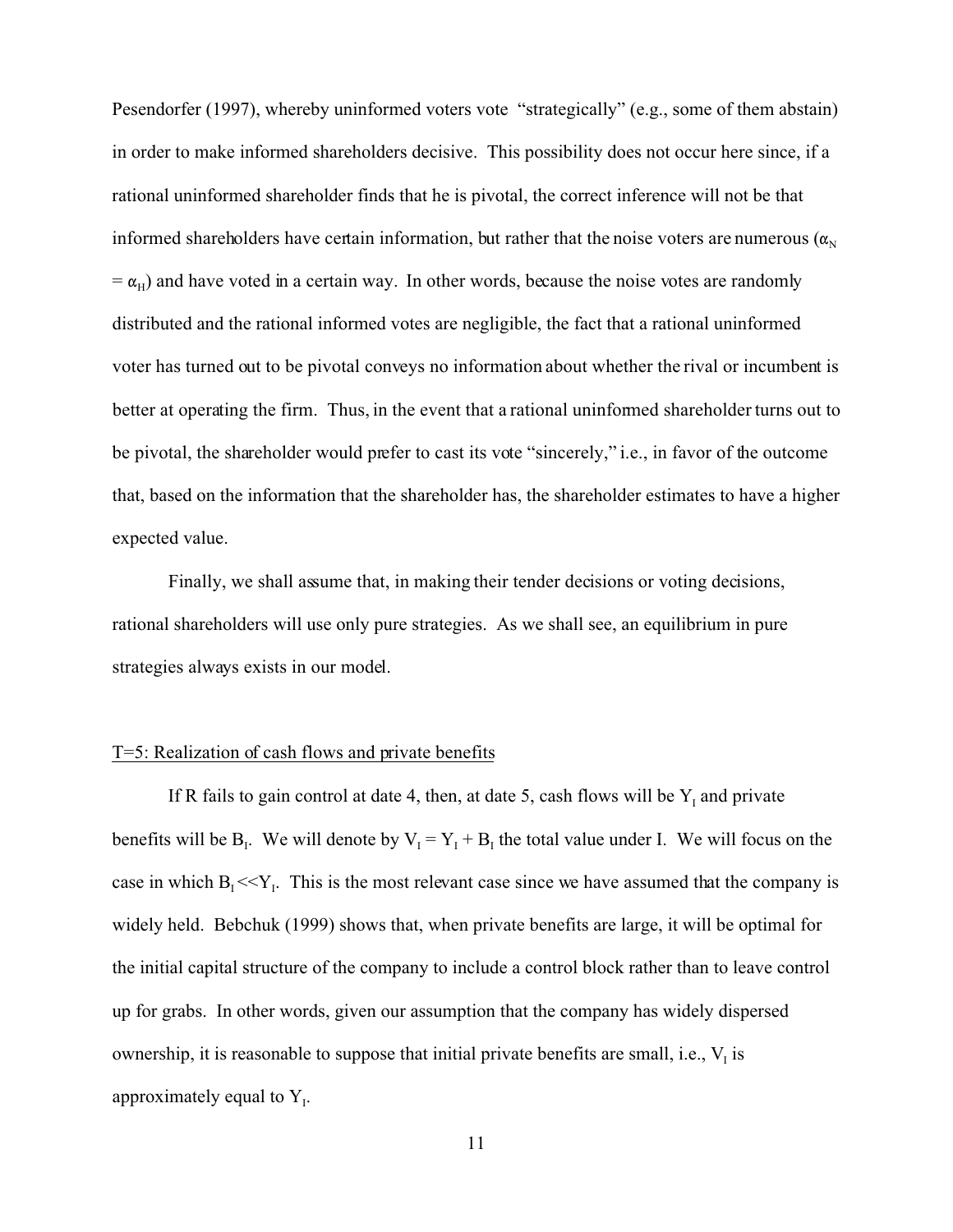If R gains control, then cash flows will be  $Y_R$  and private benefits will be  $B_R$ . We allow for the possibility that  $B_R$  will be small or large. We denote the total value under R by  $V_R = Y_R$  +  $B_R$ .

To formalize the idea that some shareholders are imperfectly informed about  $Y_1$  and  $Y_R$ , we suppose that  $(Y_1, Y_R)$  is drawn from a probability distribution function, with mean  $(Y_1^*, Y_R^*)$ , and with support  $(0, \overline{Y})$  x  $(0, \overline{Y})$ . We suppose that rational uninformed shareholders know just this distribution function (plus anything they infer from the market price). Rational informed shareholders, however, are assumed to know both  $Y_I$  and  $Y_R$  (though we will comment on the case in which  $Y_I$  and  $Y_R$  are private information and thus are not known even to informed shareholders).

Our interest will be in whether the outcome is efficient–that is, in whether a control transfer takes place if and only if it increases total value (net of transaction costs). To be sure, there are other issues that might be significant from a social or at least private point of view, such as the division of surplus in the event of a control transfer, various ex ante effects, and so forth. But while the question of an efficient ex post outcome is not everything, the issue is certainly sufficiently important from the perspective of either social or private optimality that it deserves careful study.

# III. PROXY CONTESTS

# A. Conditions Under Which Proxy Contests Work Well

Before we analyze the problems and imperfections that prevent pure proxy fights from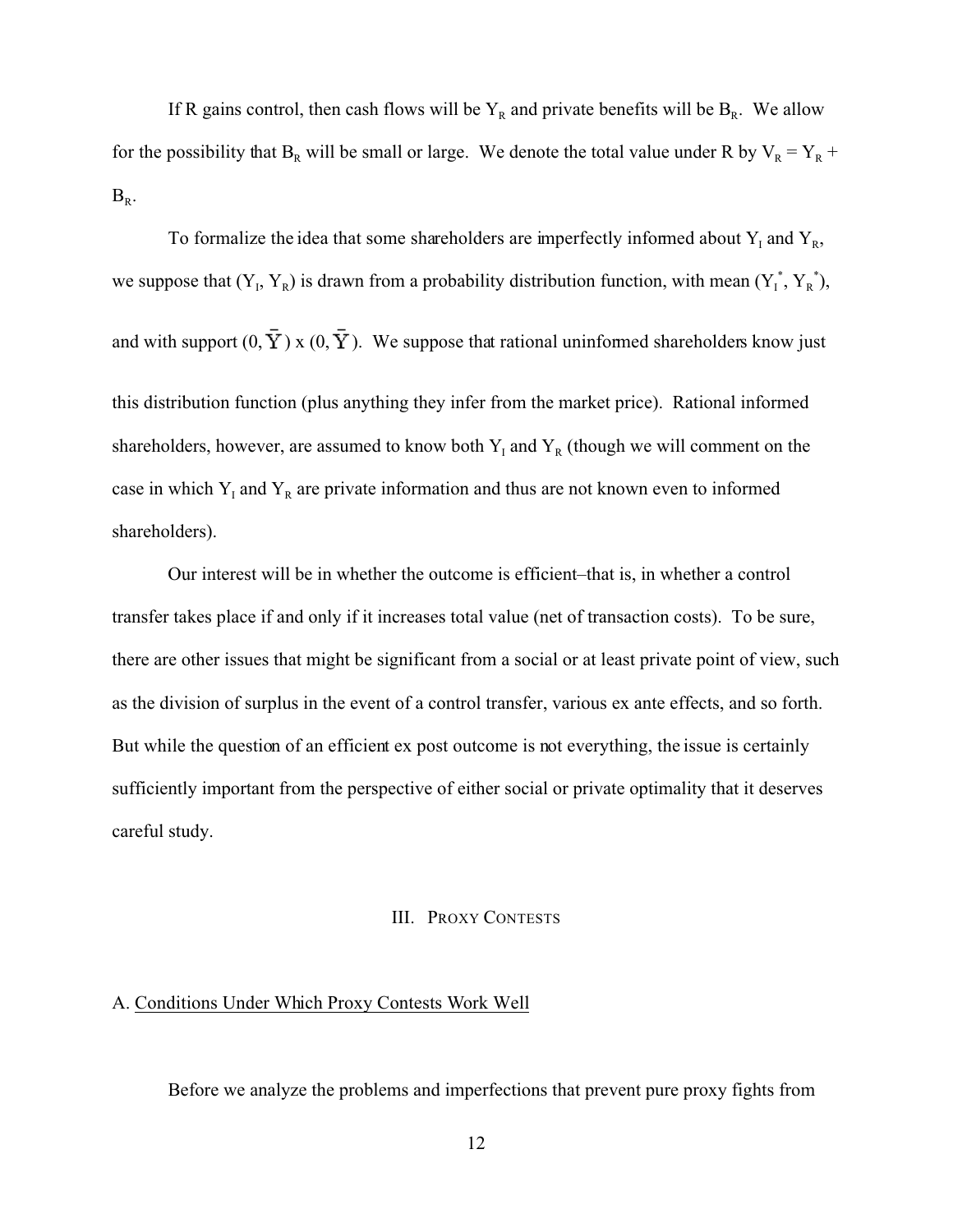working well, it is useful to begin with a hypothetical benchmark case in which they do work well. The next proposition provides sufficient conditions for a proxy contest to yield an efficient outcome, i.e., for control to be transferred if and only if  $V_R - c_p > V_I$ . We denote  $Y_R - Y_I$  by  $\Delta Y_R$ .

Proposition 1: Assume that R must resort to a proxy contest if it wants to replace management. Then the following (approximate) conditions are sufficient to ensure that R will launch a contest, and all rational shareholders will vote for R, if and only if a control transfer via a proxy fight is efficient:

 $A1$ :  $>c_p$ ;

 $A2$ :  $-c_p > V_I$  if and only if  $Y_R > Y_I$ ; and

A3: Whether  $\Delta Y_R$  is positive or negative is common knowledge to all shareholders.

Proof: Suppose first that a replacement of I via a proxy contest is efficient, which implies that  $V_R - c_p > V_I$ . Given A2, this implies that  $Y_R > Y_I$ . Given A3, the shareholders will know this. Thus, if R launches a contest, all rational shareholders will vote for R.

Hence, if R launches a bid, R will win with a very high probability. Given condition A1, this in turn implies that launching a contest will be profitable for R.<sup>12</sup>

Now suppose that replacement of I via a proxy contest would be inefficient. This means that  $V_R - c_p \leq V_I$ . Given A2, this implies that  $Y_R \leq Y_I$ . Given A3, the shareholders will know this, and all rational shareholders will vote against R. R will consequently lose with a very high

<sup>&</sup>lt;sup>12</sup>This assumes that  $\epsilon$  is sufficiently small (see footnote 9). R will win with probability 1 - [ $\epsilon$  ( $\alpha_H$  -  $\frac{1}{2}$ )/ $\alpha_H$ )]. Thus, R will profit from launching the contest only if  $B_R$  (1 -  $\epsilon$ [ ( $\alpha_H$  - ½)/ $\alpha_H$ ]) >  $c_p$ . And if A1 holds and  $\epsilon$  is sufficiently small this condition will hold.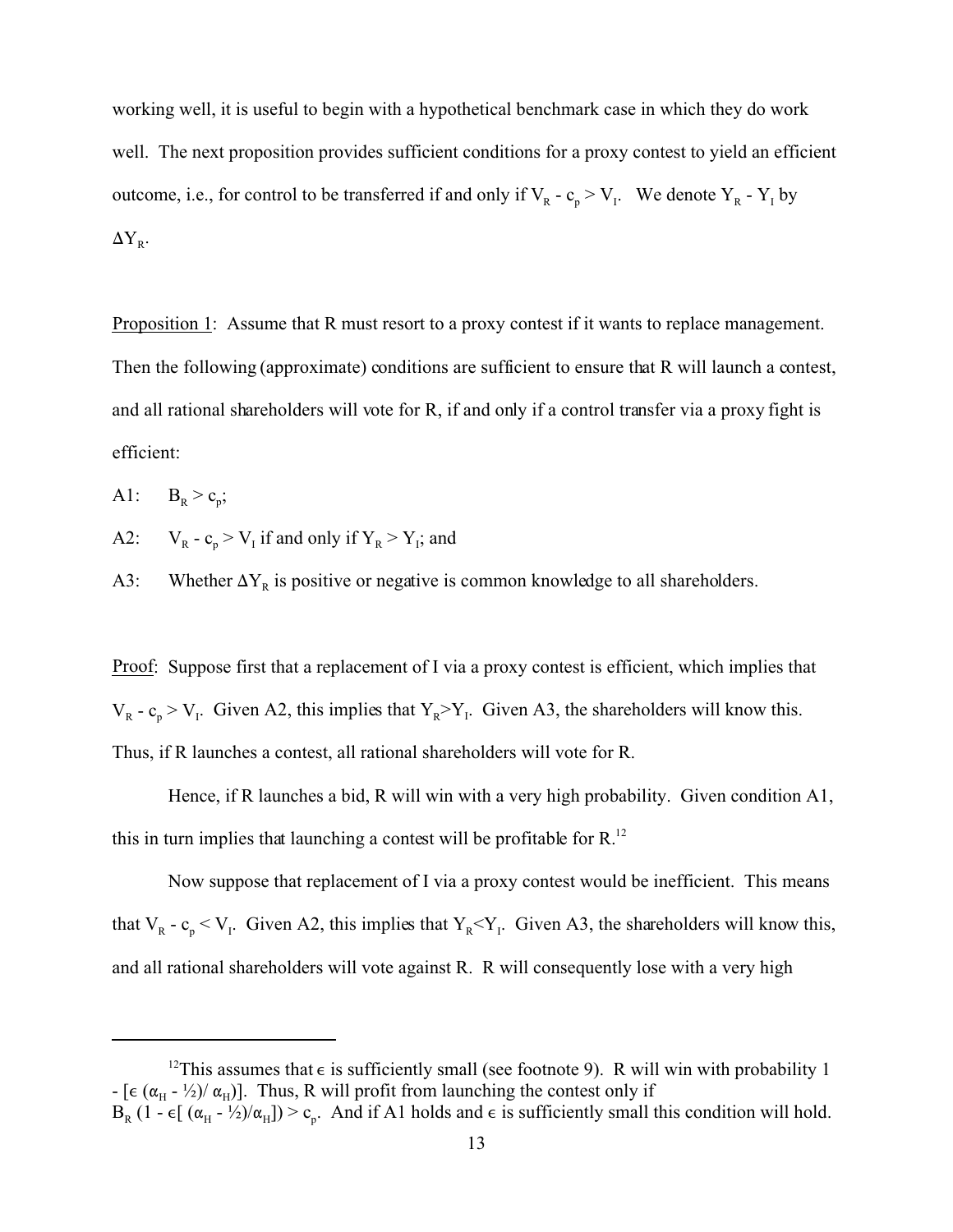probability, and R will therefore elect not to launch a contest in the first place.<sup>13</sup> Q.E.D

Thus, if conditions A1-A3 hold, then the proxy contest mechanism ensures that a pure proxy contest will work well. However, as explained below, some or all of assumptions A1-A3 are unlikely to hold in practice. Relaxing these assumptions will enable us to identify the problems that prevent pure proxy fights from working well.

# B. Difficulty of Convincing Shareholders That R Is Superior

# 1. Shareholders' Imperfect Information

Let us start by relaxing A3, the assumption that all shareholders know whether  $\Delta Y_R$  is positive or negative. This introduces the problem that we view as the most important impediment to pure proxy contests--the difficulty that a superior rival has in convincing shareholders of this superiority. Rational uniformed shareholders cannot infer from the fact that a challenger is running that it would be a superior manager. Such inference cannot be made because a rival could benefit from winning and capturing private benefits of control even if it would not be a superior manager.

Because rational uninformed shareholders do not know the actual value of  $\Delta Y_R$ , they will have to vote on the basis of their estimate of  $\Delta Y_R$ . If shareholders cannot make inferences from the market price, they will have to base their voting decisions on  $\Delta Y_R^*$ .

Now even though some rivals might be superior it is plausible to assume that, in the common case, the average quality of potential rivals is lower than the quality of the incumbent. Presumably there are many bad managers in the world who would be more than happy to run a

<sup>&</sup>lt;sup>13</sup>This again assumes that  $\epsilon$  is sufficiently small. There is a small likelihood of  $\epsilon$  ( $\alpha_H$  -  $\frac{1}{2}$ )/ $\alpha_H$  that R will win, and it is assumed that  $\epsilon$  is sufficiently small so that [ $\epsilon$  ( $\alpha_{\rm H}$  -  $\frac{1}{2}$ )/ $\alpha_{\rm H}$ ]  $B_{\rm R}$  <  $c_{\rm p}$ .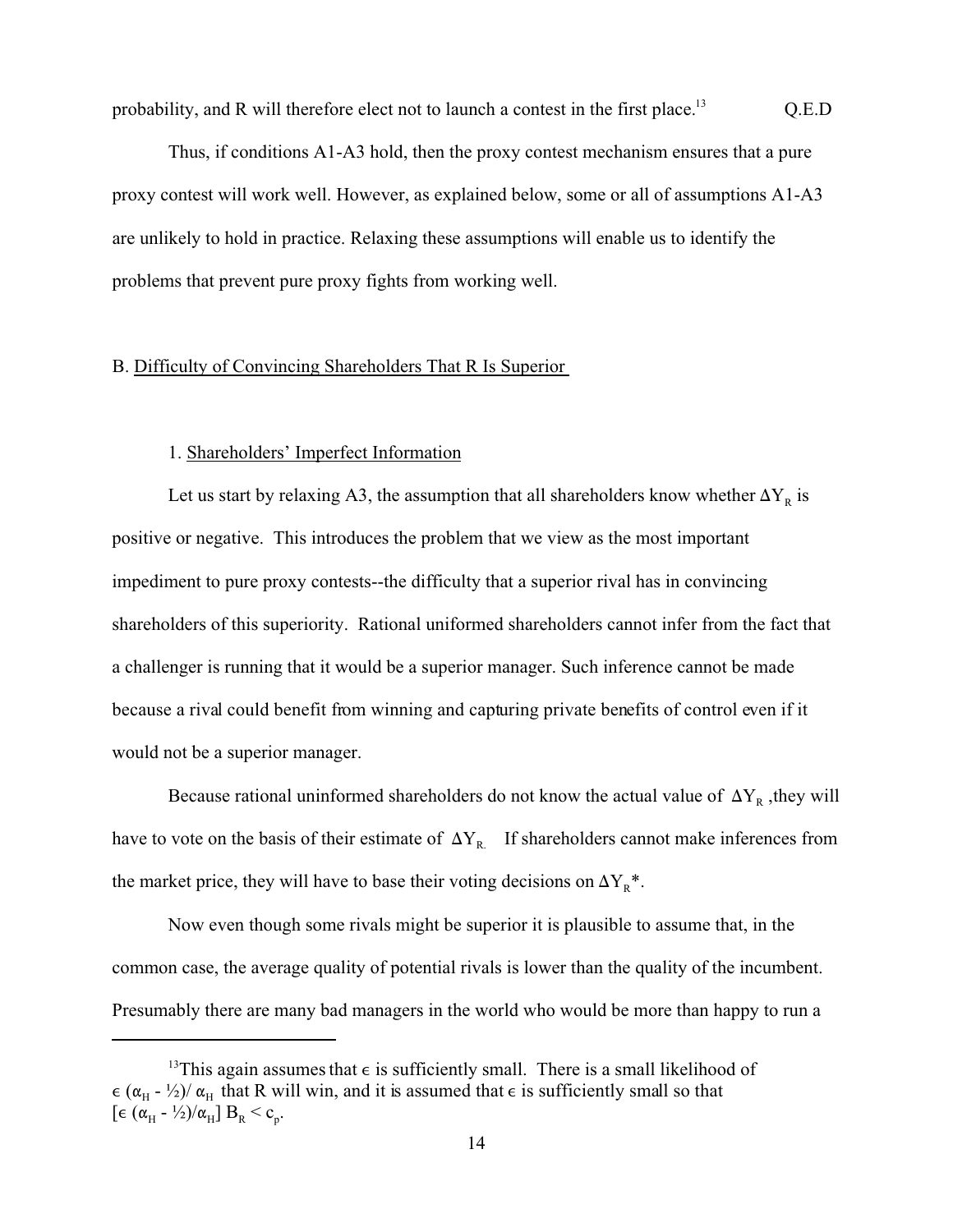public company and capture some private benefits of control. Not being able to distinguish between the majority of inferior rivals and the minority of superior rivals, rational uniformed shareholders will generally vote for the incumbent. Thus, we can make the following observation:

If rational uninformed shareholders cannot infer information about  $\Delta Y_R$  from the market price, and if  $Y_R^* < Y_I^*$ , then all rational uninformed shareholders will vote against R even if  $Y_R$  $> Y<sub>I</sub>$ . Hence, under these conditions R will never launch a proxy fight.

It is worthwhile contrasting this observation with the conclusions of Shleifer-Vishny (1986). Imperfect information about the rival's quality is a central element of their model. However, they assume that, while shareholders are imperfectly informed about  $\Delta Y_R$ ,  $\Delta Y_R$  is always positive--challengers can always improve performance and the only question is by how much. Given this assumption, Shleifer-Vishny reach the conclusion that superior rivals can always gain control via a proxy fight but not a takeover bid, a conclusion that makes the rare use of proxy fights puzzling. Shleifer and Vishny resolve this puzzle by hypothesizing that proxy contests are costly (see also Manne (1965)). But there are reason to doubt that the transaction costs of proxy fights are generally higher than those of takeover bids.<sup>14</sup> Indeed, in many cases, the reverse is likely to be true. In addition to the costs of contacting shareholders, tender offers also involve the transaction costs associated with getting the required financing and with acquiring a large number of shares. Because a proxy fight involves a "pure" change in the board, without a rearrangement of ownership, it is plausible to assume that in many cases a proxy fight involves smaller transaction costs than a takeover.

 $14$ See Schrager (1986).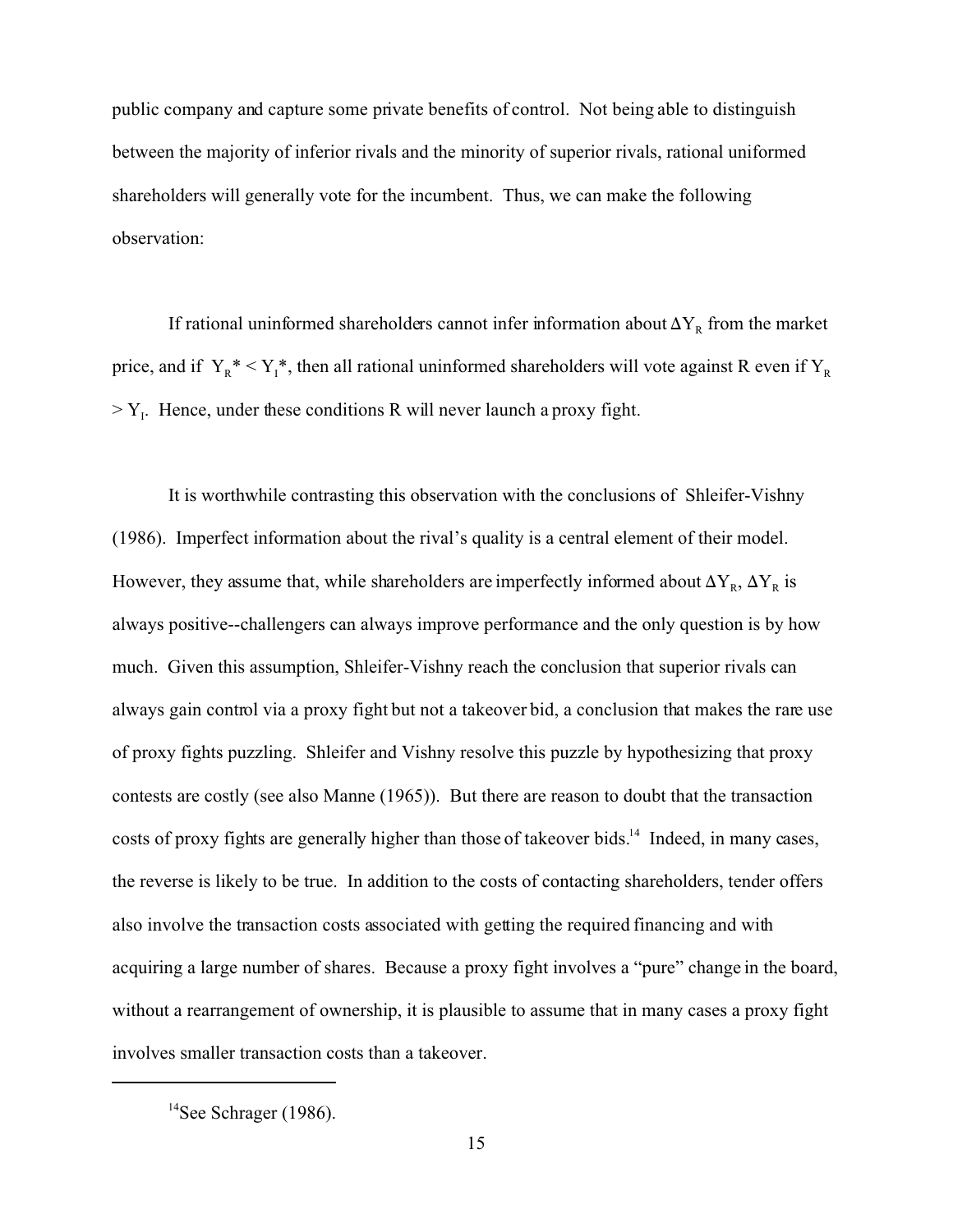In contrast, in our model, imperfectly informed shareholders are unable to know for sure that  $Y_R$  is higher than  $Y_I$  and that R is not just after private benefits. Under these assumptions, imperfect information does not make the rare use of proxy fights puzzling but instead can explain it. In our model, imperfect information can make it more difficult for the rivals who are superior to stand out among all potential rivals and to convince shareholders to vote for them.

## 2. Inferences From Market Prices

We have shown that, if rational uninformed shareholders cannot infer information about  $\Delta Y_R$  from the market price and must act on the basis of  $\Delta Y_R^*$  (which we assume to be negative), then all rational uninformed shareholders will vote against R even if  $Y_R > Y_I$ . The question thus remains whether such inference from the market price will be possible. There are two reason why it might not be. First, there may be situations in which the rival's quality is private information to the rival and consequently even the most informed shareholders do not know  $Y_R$ but only  $Y_R^*$ . In our analysis--by assuming that the most informed shareholders do know  $Y_R$ -we put aside this first reason. Instead, we focus on the analytically more interesting reason- which is that, even assuming that the most informed shareholders do know  $Y_R$  and  $\Delta Y_R$ , rational uninformed shareholders may be unable to infer from the market price any information about  $\Delta{\rm Y}_{\scriptscriptstyle{\rm R}}$  .

In what follows an equilibrium is defined by two strategies:

(i) The strategy of each market maker at T=3 which will specify, for any values of  $Y_I$  and  $Y_R$ , what price to set; and

(ii) the strategy of rational uninformed investors at  $T=4$  which will specify, for any market price that they observe, how they will vote.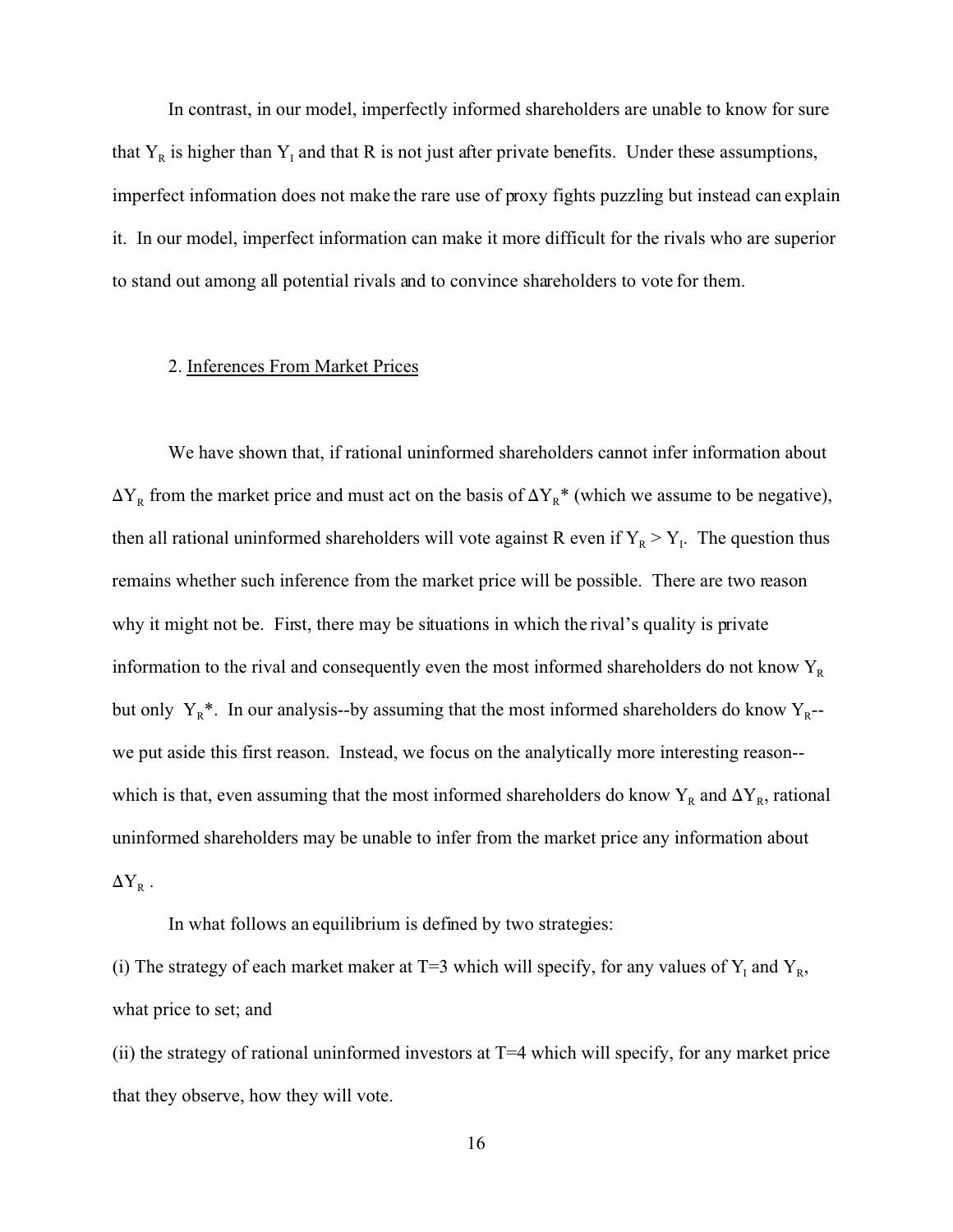Proposition 2: Assume that market makers know the actual realizations for  $Y_I$  and  $Y_R$  and that

 $E[\Delta Y_R | Y_I = x]$  is negative for any  $0 \le x \le Y$ . Then the unique equilibrium is a "non-revealing" equilibrium in which (i) all rational uninformed shareholders vote for the incumbent regardless of the actual value of  $\Delta Y_R$ , and (ii) the market price is set at a level of (approximately)  $Y_L$ 

Proof: Let us first show that the outcome in the proposition is an equilibrium. Note first that, given the shareholders' voting strategy, the rational action for the market maker is to set P at (approximately)  $Y_{I}$ <sup>15</sup> Moreover, given the market maker's strategy in setting P, shareholders cannot infer any information about  $\Delta Y_R$  from the market price. Thus, it is rational for them to act on the basis of the mean of the distribution and to vote against R.

Let us next show that there cannot be any equilibrium other than the one in the proposition. Note first that there cannot be an equilibrium in which rational shareholders always vote for R regardless of the market price and the market price is set at (approximately)  $Y_R$ . For in such a case, for any price P for which E[ $\Delta Y_R$  |  $Y_R = P$ ] <0, the rational shareholders will be better off voting for I, which implies a contradiction. And our assumption that  $Y_1^* > Y_R^*$  implies that there must be a price P for which E[ $\Delta Y_R$  |  $Y_R = P$ ] is negative; for if no such case existed, this would imply that  $Y_R^*$  is not lower than  $Y_I^*$ .

So it remains to consider whether there can be an equilibrium in which rational shareholders vote for R for some levels of the market price and for I for some other levels of the market price. Suppose that shareholders will vote for R if the market price is  $P_1$  and for I if the market price is  $P_2$ . In this case, the following contradiction would arise: if  $Y_1 = P_1$  and  $Y_R = P_2$ ,

<sup>&</sup>lt;sup>15</sup>More precisely, the market makers will set the price at  $(1-\gamma)Y_I + \gamma Y_R$ , where  $\gamma = [\epsilon(\alpha_H - \frac{1}{2})/\alpha_H]$  is the probability that, despite the voting by all rational shareholders for Y<sub>1</sub>, voting by noise investors will give the victory to R.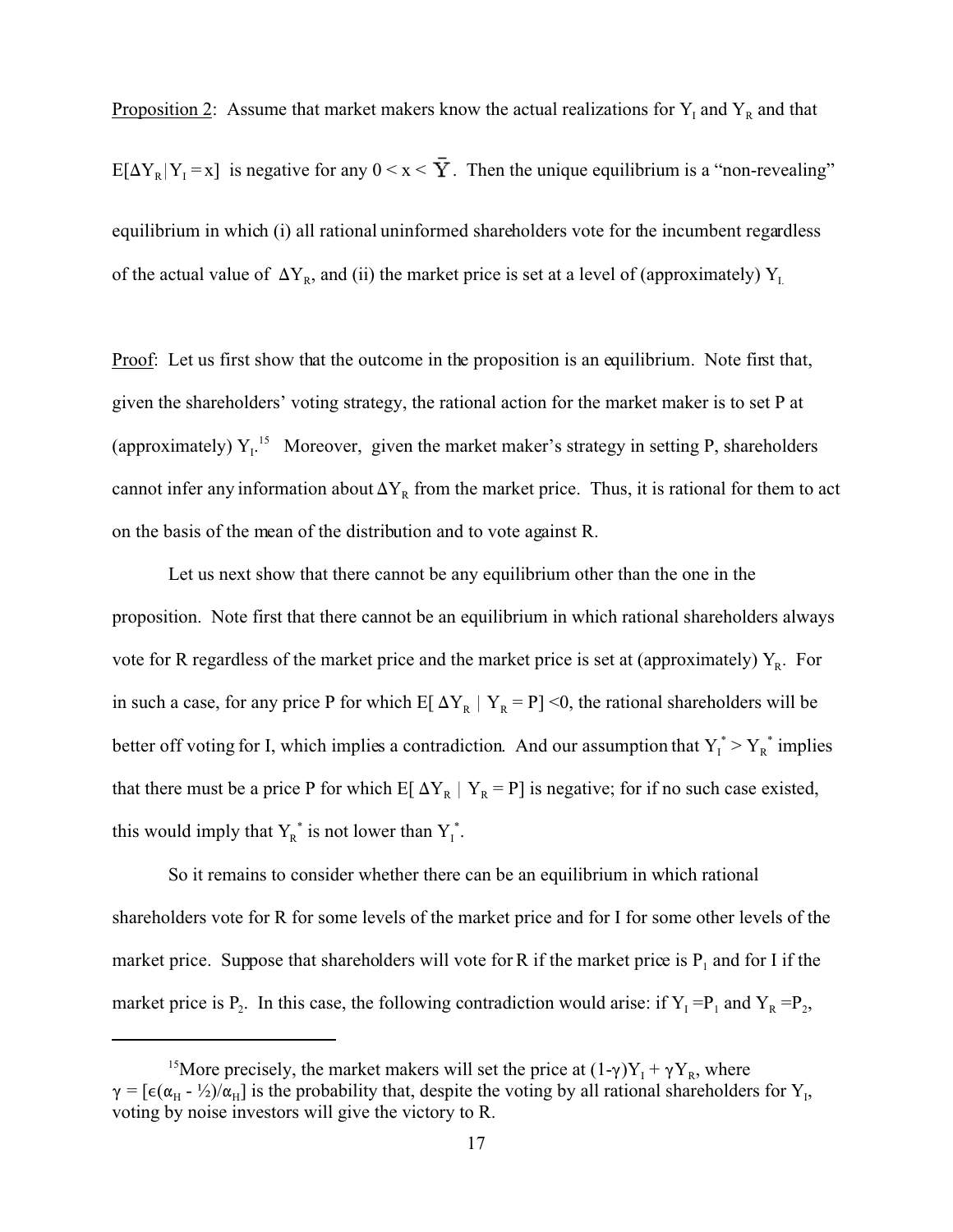then no price set by the market at T=3 will be self-fulfilling. If the market sets the price at level  $P_1$ , shareholders will vote for R and the ultimate value will thus be  $P_2$ . And if the market were to set the price at level  $P_2$ , shareholders will vote for I and the ultimate value will be  $P_1$ . Finally, if the price is set at some level  $P_3$ , different from both  $P_1$  and  $P_2$ , then, whichever contender is supported by shareholders at  $P_3$ , the ultimate value will be either  $P_1$  or  $P_2$ , which again produces a contradiction. Q.E.D.

# 3. Overcoming the Problem

(i) Verifiable plan of action: Although the problem that we have identified arises in a wide range of circumstances, note that it does not always arise and a straight proxy fight is not always doomed. A proxy fight may succeed in a case in which the limited information that rational uninformed shareholders have still enables them to conclude that the expected value of  $Y_R$  exceeds the expected value of  $Y_I$ . This could happen if I is a terrible failure. Alternatively, this could happen if R's promise for improvement is based not on a claim for some superior managerial abilities that are hard to observe but rather on having some attractive and verifiable plan. For example, Kerkorian's 1995 proxy fight against Chrysler's management had some chance of success because it was based on a commitment to distribute Chrysler's accumulated cash to shareholders. (And because the proxy fight had a chance of success, the management in this case was pressured into adopting some of the elements of Kerkorian's proposed plan.)

(ii) Signaling by block ownership: Another way to overcome the information problem is for the rival to hold or to buy some block of the company's shares. This might serve as a signal that R would improve value. It might rule out the possibility that R would be an especially bad manager. If R holds a non-controlling block of  $\theta$ , R will be interested in winning only if  $\theta \Delta Y_R$  +  $B_R > c_p$ . Thus, if R has a block  $\theta$ , shareholders' estimate for  $\Delta Y_R$  (without any inferences from

18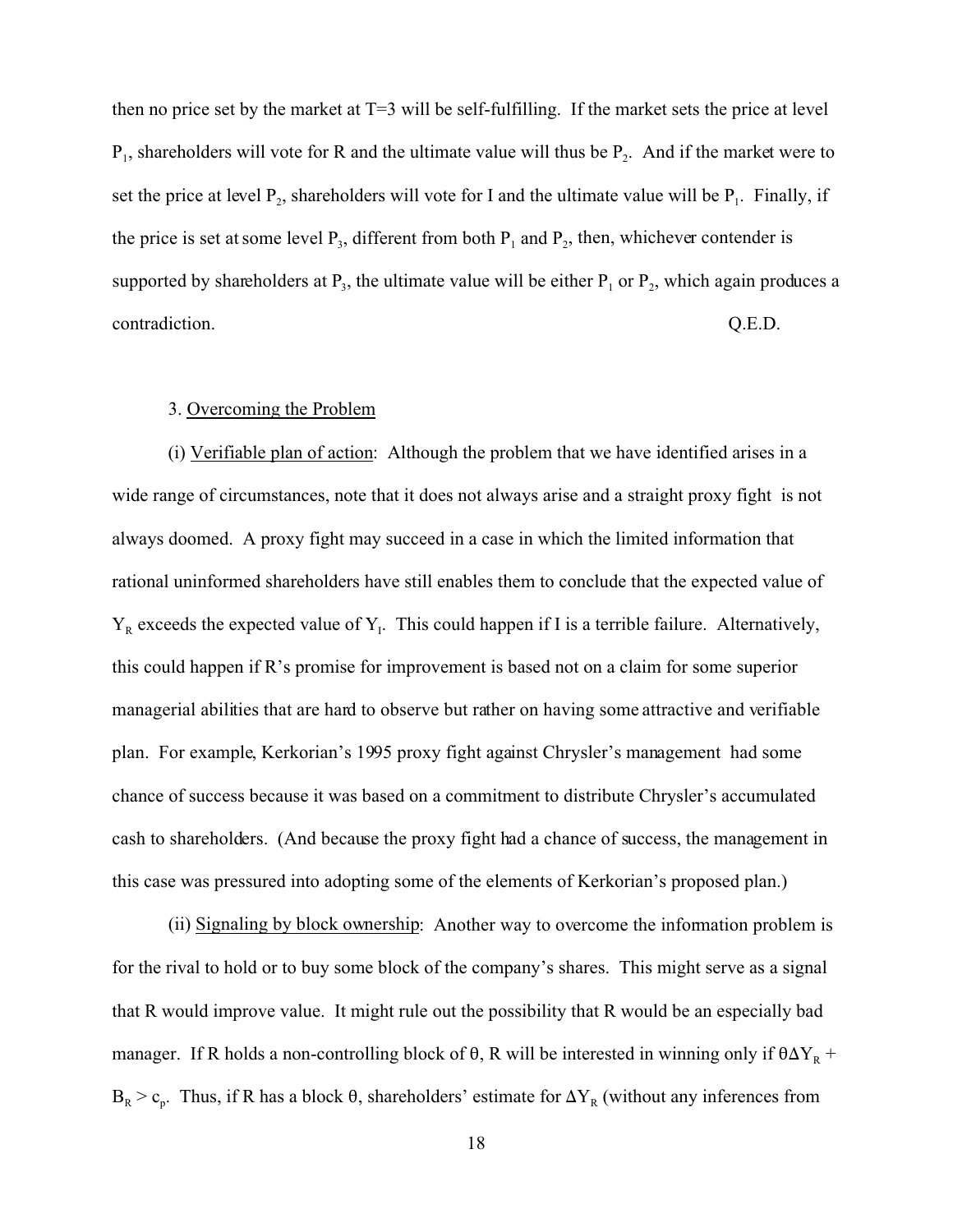market prices) will be  $E[\Delta Y_R | \theta \Delta Y_R + B_R > c_p]$  and not  $\Delta Y_R^*$ . In the Chrysler case, Kerkorian's significant stock ownership might have also been helpful in making Kerkorian's success possible. Indeed, Mulherin and Poulsen (1998) found that the median stock holding of rivals in proxy contests is 9%, and Pound (1988) found that the likelihood of a challenger's victory increases with the size of the challenger's initial holdings.

The ownership of a significant but not controlling block, however, may not be sufficient to convince the shareholders that R's victory will make them better off. If R has a block  $\theta$  and R is a worse manager than I but not by much,  $\theta \Delta Y_R + B_R$  might still be positive. As a result, if the probability of such an event is substantial,  $E[\Delta Y_R | \theta \Delta Y_R + B_R > c_p]$  might be negative even for a significant level of  $\theta$ . That is, the signal might not work unless R acquires a block by itself that would be so large as to already provide R with partial or full control.<sup>16</sup>

(iii) Acquisition offer: With a takeover bid, in contrast, there is a way for R to communicate credibly to shareholders that R's gaining control will make them better off without demonstrating to shareholders what  $Y_R$  is. To show shareholders that replacement will make them better off, R does not have to convince them that  $Y_R$  exceeds their estimate of  $Y_I$ . Rather, it is enough for R to put on the table an offer with a (cash or cash equivalent) value of  $\Pi$ exceeding their estimate of  $Y<sub>1</sub>$ . As will be discussed shortly, the free-rider problem may still prevent R from winning control through a takeover bid even if the shareholders recognize that the bid's success will make them better off. But the main point at this stage is that, whereas the shareholders' imperfect information about  $Y_R$  might lead them to doubt whether R will increase the firm's value, a tender offer is a way for R to remove such doubt: essentially R puts money on the line to back up his claim that R's gaining control will benefit shareholders. Note, finally, that

 $16$  Furthermore, note that in many U.S. companies, the presence of a poison pill would prevent R from acquiring more than 15% of the company's shares.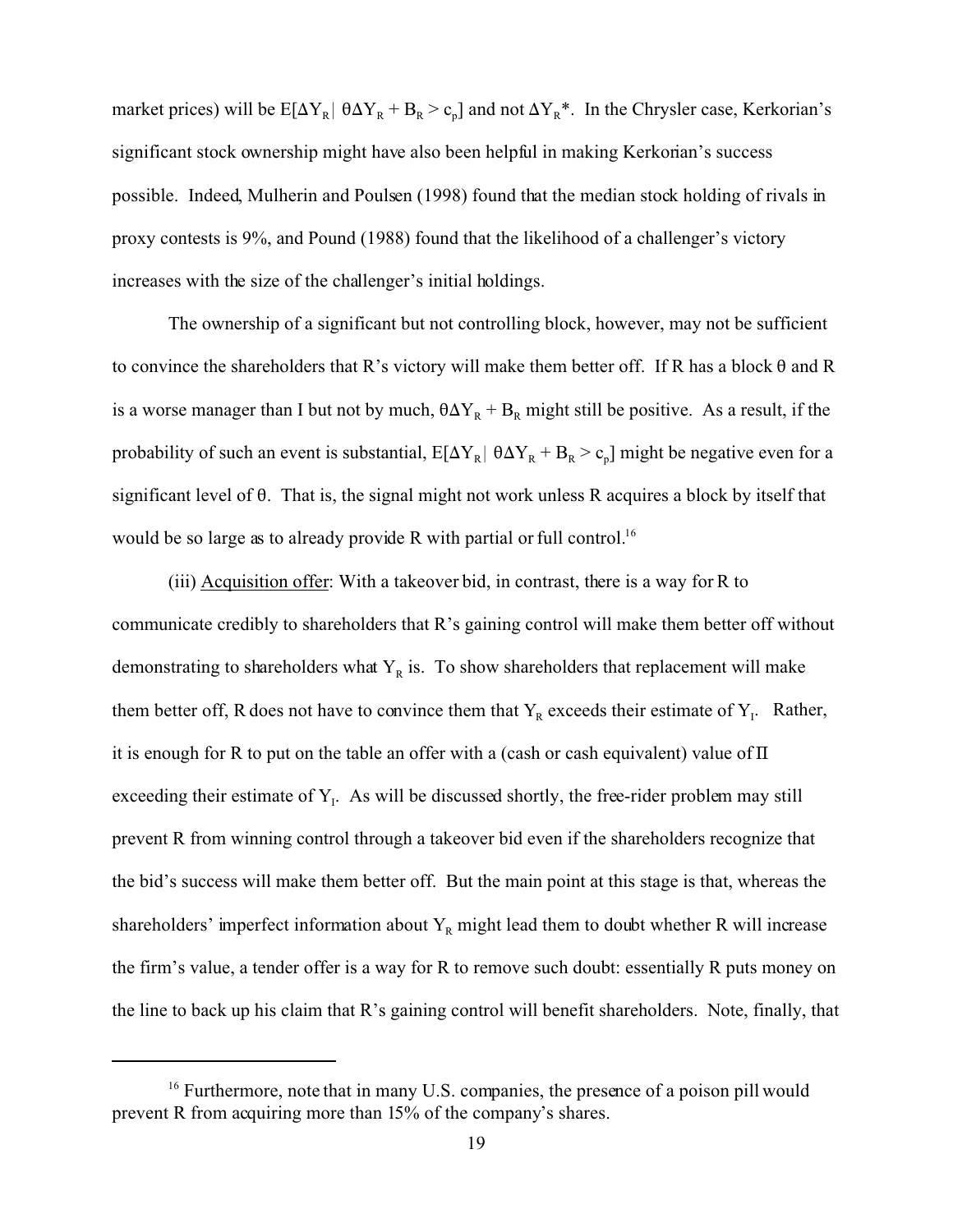according to the Mulherin-Poulsen (1998) study, a large fraction of proxy contests that take place are indeed accompanied by a takeover bid.

#### C. Other Problems of Pure Proxy Contests

## 1. Incentives to Engage in a Proxy Contest

Let us relax condition (A1) and consider the possibility that  $B_R < c_p$ . In such a case, even if R can manage the company better, R has an insufficient incentive to engage in a proxy contest, since R will make a net loss from the contest even if he wins it. There is a public good problem: R bears the transaction costs of replacing the incumbent but does not capture the total gains from increasing the company's value.

Although this problem is often noted in the literature,<sup>17</sup> it is not in our view a fundamental problem of proxy contests. There are possible arrangements that would provide winners in contests with a payment that would give them sufficient incentives.<sup>18</sup> Indeed, U.S. law allows a contestant to reimburse itself out of the company's coffers for the cost of running its campaign if it wins the proxy fight. Thus, if the imperfect information problem identified above did not exist, and if a superior R could win if it were to run, then this reimbursement arrangement would be sufficient to solve the problem. For in such a case a superior rival would win for sure, get its costs reimbursed, and make a net gain equal to its private benefits of control.

# 2. The Existence of Large Private Benefits for R

 $17$ See, e.g., Clark (1986).

 $18$ For an analysis of optimal reimbursement rules for contenders in proxy contests, see Bebchuk and Kahan (1990).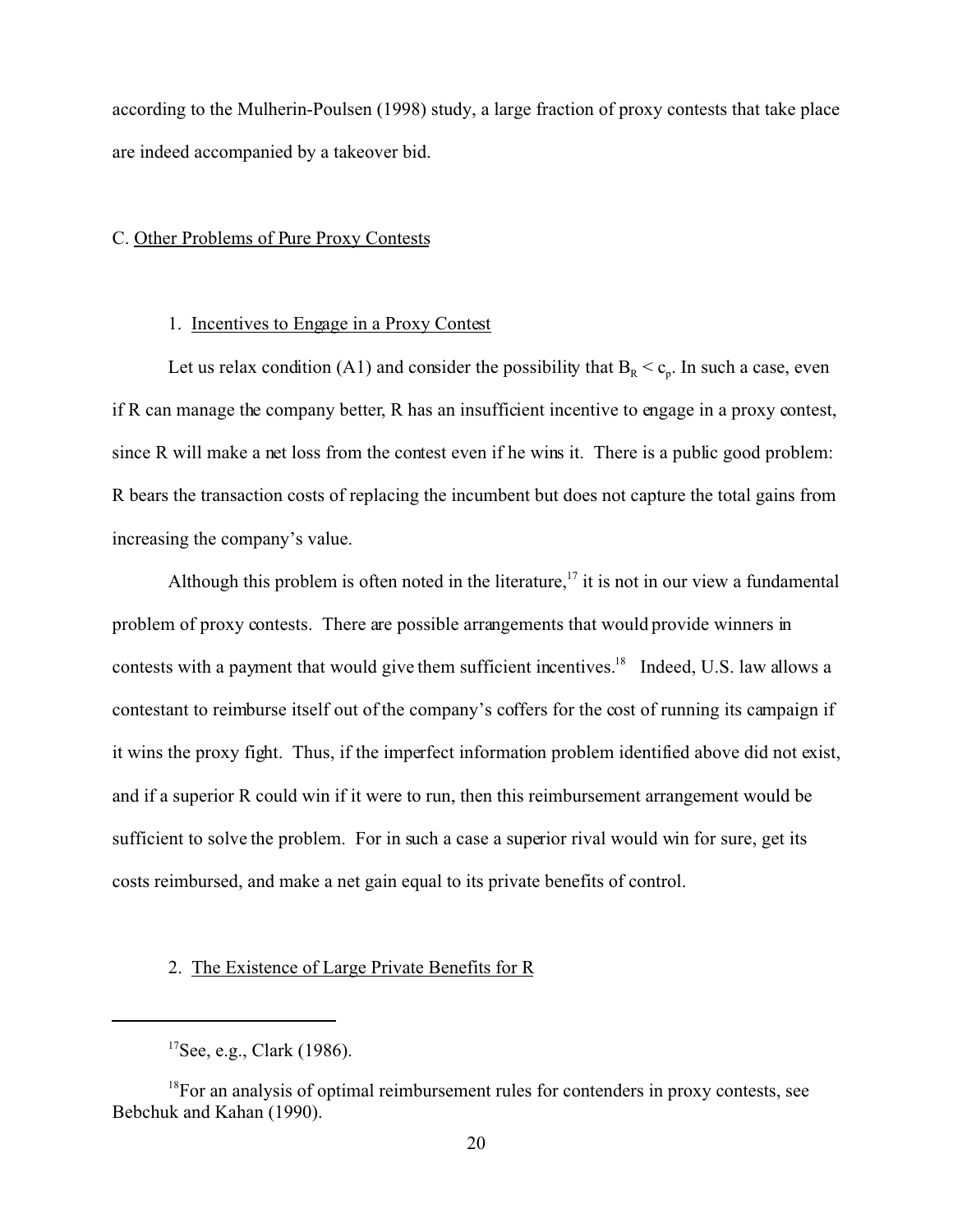Suppose  $B_R$  is high, e.g., R is a high-tech company, I is a high-tech start up, and, if R gets control of I, then R will capture directly substantial synergy gains. In such circumstances, condition (A2) may be violated, i.e., we may have  $V_R - c_p > V_I$ , but  $Y_R < Y_I$ . In a case like this, it is efficient for management to be replaced. However, even putting aside the informational problem and assuming that shareholders know the characteristics of both contenders, rational shareholders will prefer R not to win and will vote against it in a proxy contest.

Making a tender offer enables R to overcome the problem and make R's gaining control beneficial for the shareholders. Let R offer a price  $\Pi$  for shares that satisfies  $Y_I \leq \Pi \leq V_R - c_t$ . Note that such an offer will not face the free-rider problem that we will discuss later, because  $\Pi$ exceeds  $Y_R$  (II exceeds  $Y_I$  which in the case under consideration exceeds  $Y_R$ ). Thus R will gain control with such an offer: in effect R pays shareholders up front for the privilege of extracting high private benefits, a transfer that is not present in a proxy fight.<sup>19</sup>

#### 3. Efficiency Benefits Arising from Concentrating Ownership Rights

In some circumstances, obtaining the potential efficiency benefits from R's gaining control would require R to have a substantial fraction of the income or control rights associated with the company. For example, R's incentive to run I well may be enhanced if R owns a substantial share of the company's cash flow rights.<sup>20</sup> It might be also worthwhile to have R undertake investments that increase the value of  $V_R$ ; and, given the concern that the benefit from

 $19$  In principle, R could win a proxy fight by promising to pay the company (or its shareholders) a sufficiently large amount to make a victory by R worthwhile to shareholders. Note that such a strategy by R would move the contest away from being a pure proxy fight and in the direction of the combination of vote and acquisition offer which we will discuss below. Furthermore, R would have to continue to make such payments in each subsequent election. A tender offer would eliminate the need to make such periodic payments and will replace them with one large up-front payment.

<sup>&</sup>lt;sup>20</sup>See Jensen and Meckling  $(1976)$ .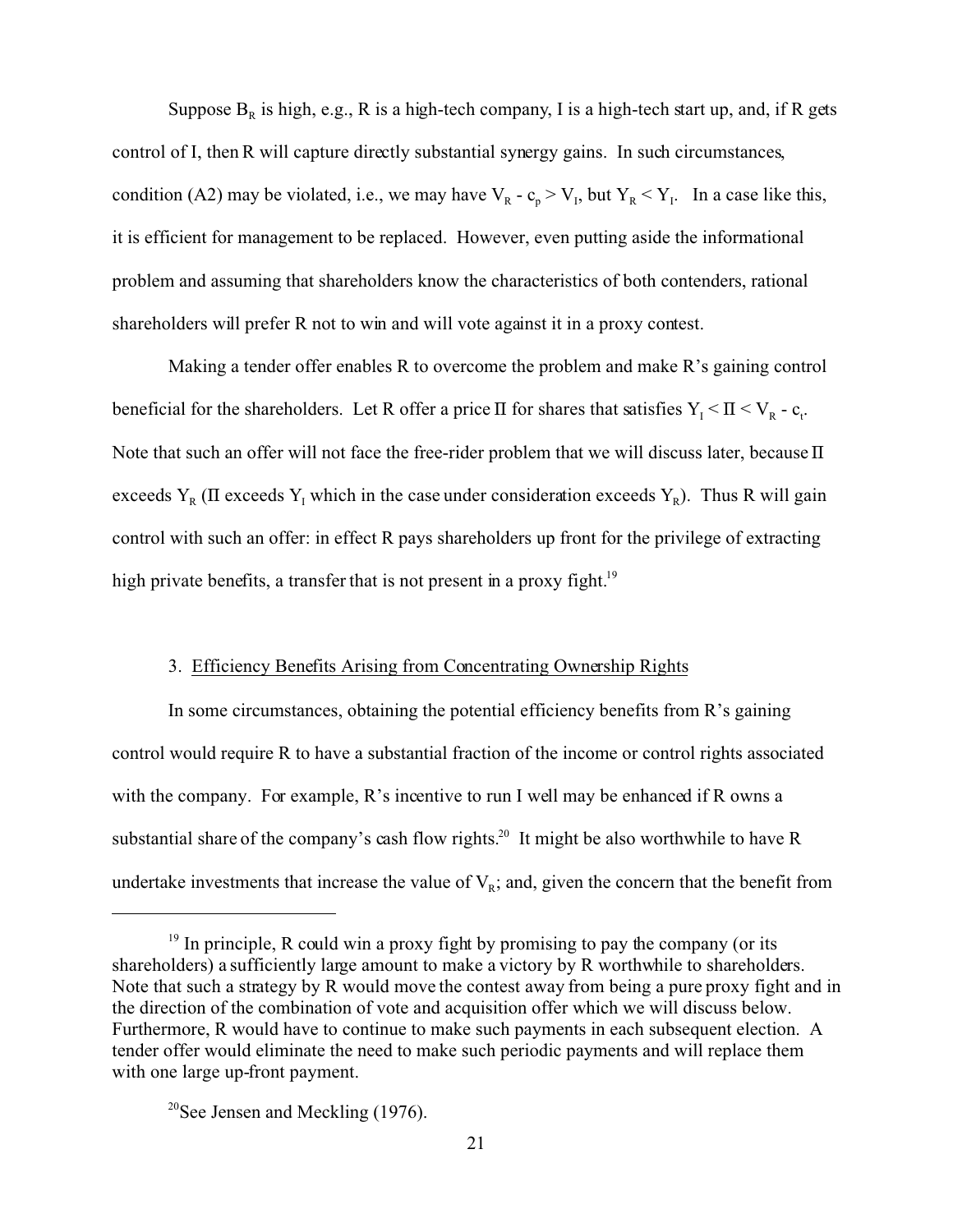these investments will be expropriated by others who will oust R later on, R may be willing to carry out these investments only if it possesses at least 50% of the company's votes, thereby becoming replacement-proof. $2<sup>1</sup>$ 

Clearly, winning a proxy fight does not enable R to acquire a substantial fraction of either I's income rights or I's voting rights. Such an acquisition, however, can be achieved with a tender offer. After buying the shares in a successful bid, R can retain a fraction  $\delta$  of the cash flow rights and a fraction  $\gamma$  of the voting rights and sell the rest to the market.

## IV. TAKEOVERS WITH AND WITHOUT VOTING

In this section we analyze how a combination of voting and acquisition offers can do better than either voting alone or acquisition offers alone. We argue that an efficient outcome can be facilitated by an arrangement under which all acquisition offers are put to a shareholder vote and approval is both a necessary and a sufficient condition for R to gain control. We start by noting how pure takeover bids, even though they do not involve the problems of proxy contests, suffer from significant shortcomings of their own.

# A. Pure Takeover Bids

As has been recognized in the literature, the problem with pure takeover bids is that the individual tender decisions of shareholders may differ from those that would be in their collective interest. Let M\* denote the expected post-takeover value of minority shares in the event that the bid succeeds (conditional on the information possessed by rational uninformed

 $2^{21}$ See, e.g., Hart (1995).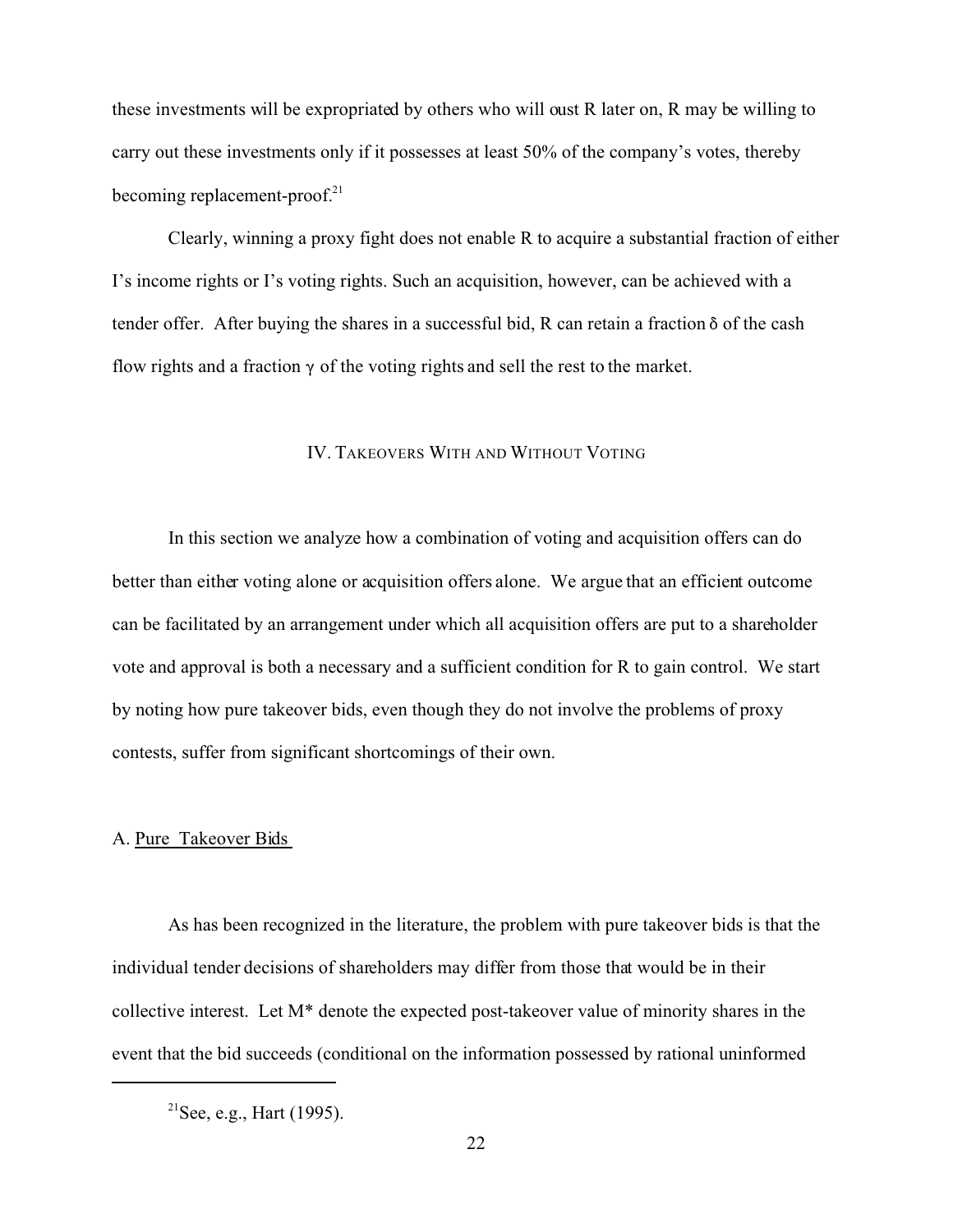shareholders). The fundamental difficulty is that, in the face of a bid  $\Pi$ , shareholders will base their tender decisions not only on a comparison of  $\Pi$  and their estimate of  $Y_1$  but also on a comparison of  $\Pi$  and  $M^*$ . Specifically, there are two problems:

The free-rider problem: The problem is that, if  $M^* > \Pi$  rational shareholders might hold out even if  $\Pi$  exceeds their estimate of  $Y<sub>L</sub>^{22}$  (See Grossman and Hart (1980, 1981); for a recent formalization see Segal (1999).) The free-rider problem arises when, in the event that the bid is going to win, shareholders prefer to hold out and receive the post-acquisition value of the company rather than tender. Because of this, an attractive bid fails.

The pressure-to-tender problem: The problem is that, if  $M^*$  <  $\Pi$ , rational shareholders will tender even if  $\Pi$  is below their estimate of Y<sub>I</sub> (see Bebchuk (1985a, 1985b)).<sup>23</sup> The pressureto-tender problem arises when, in the event that the bid is going to win, shareholders prefer to tender rather than remain as minority shareholders in the company.

# B. Combining Voting With an Acquisition Offer

Suppose that at  $T=4$ , prior to shareholders' tender decisions, R is required to submit its bid to a vote of shareholders, as suggested by Bebchuk (1985). In particular, consider the following voting-on-acquisition-offers mechanism:

Voting-on-acquisition-offers (VAO) mechanism: If R wishes to make a cash (or cash-equivalent)

 $^{22}$ In our setup, the unique equilibrium in this case is for all rational shareholders to hold out.

 $^{23}$ Note that, given the existence of noise investors, there is always a chance that the rival will win, and so rational shareholders strictly prefer to tender even though the bid is conditional. Thus the unique equilibrium in this case is for rational shareholders to tender.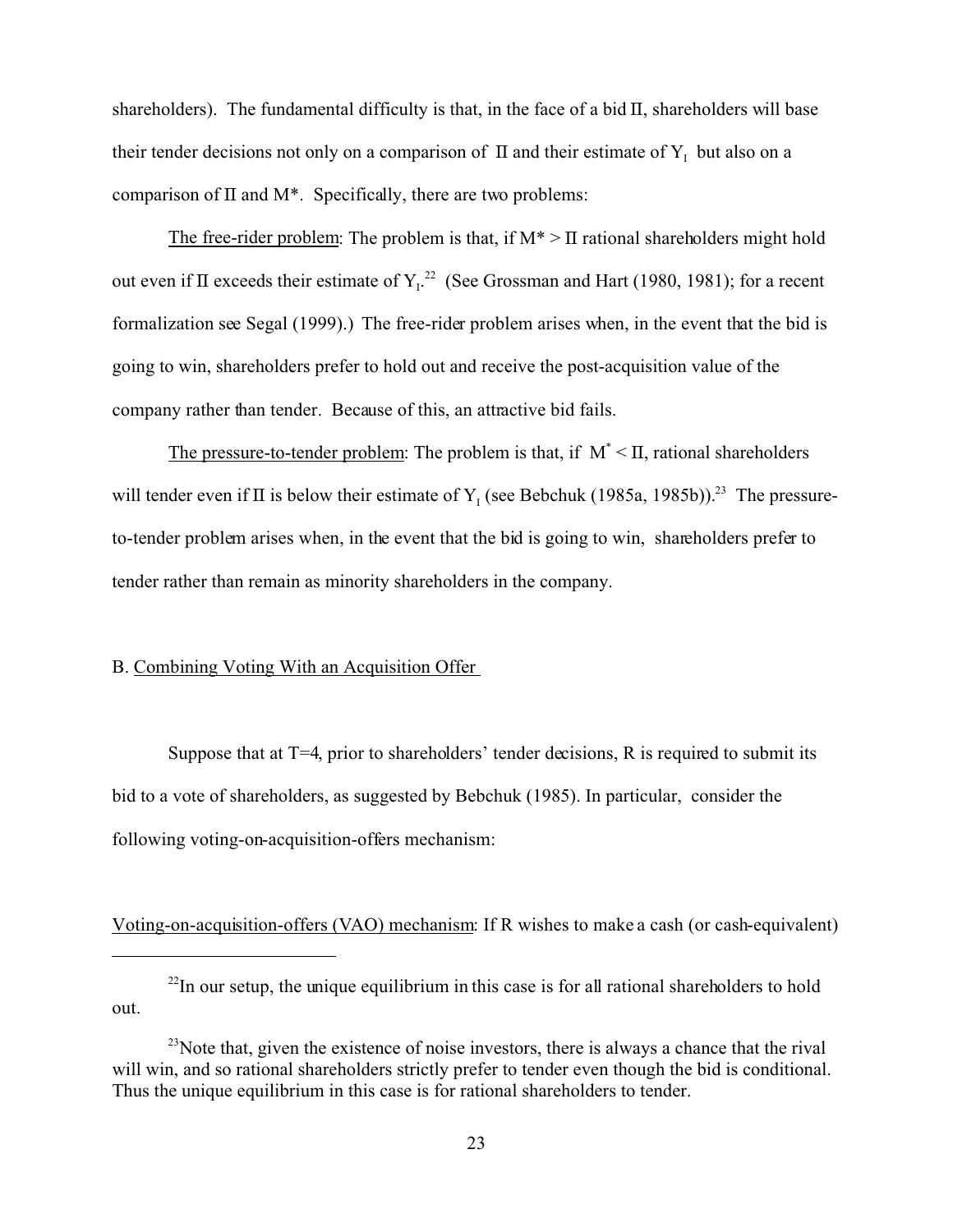bid  $\Pi$ , R's bid is put to a shareholder vote. Approval of the bid by a majority of the shareholders will be both a necessary and sufficient condition for the bid's success. In particular:

- (i) If the bid fails to gain majority approval in the vote, the bidder will not be allowed to proceed with its bid.
- (ii) If the bid obtains majority approval in the vote, then all shareholders will be required to tender their shares (or, equivalently, they can be induced to tender their shares).

As will be discussed later on, various existing arrangements overlap with this mechanism. At this stage, we wish to point out that, within the structure of existing corporate law, the mechanism can be implemented in two "clean" ways. One way would involve having potential acquirers proceed through a tender offer, and would (i) require that such a tender offer be approved in advance by a majority vote; and (ii) in the event that the offer succeeds, allow the bidder upon gaining control to effect a freezeout at a specified discount below the bid price.

Alternatively, the mechanism can be implemented by amending the rules governing mergers to allow potential acquirers to bring a merger proposal directly to a shareholder vote without the approval of the board of directors. That is, the mechanism can be implemented by eliminating the board's monopoly over the merger agenda.<sup>24</sup>

While the above two versions would effectively implement the voting-on-acquisition-

<sup>&</sup>lt;sup>24</sup> Under existing rules, merger proposals, like all other proposals for fundamental corporate changes, can be brought to a vote of shareholder approval only by the incumbent board. We believe, however, that in some cases it might be desirable to have proposals submitted directly to a shareholder vote. See Aghion, Hart and Moore (1992), who advocate that shareholders of reorganized firms vote on all cash and noncash bids submitted to them, and Bebchuk and Ferrell (2001), who advocate allowing shareholders to initiate and approve by vote the opting-in and opting-out of different takeover regimes. See Bebchuk (2001) for a discussion of the pros and cons of letting shareholders initiate and approve major corporate decisions.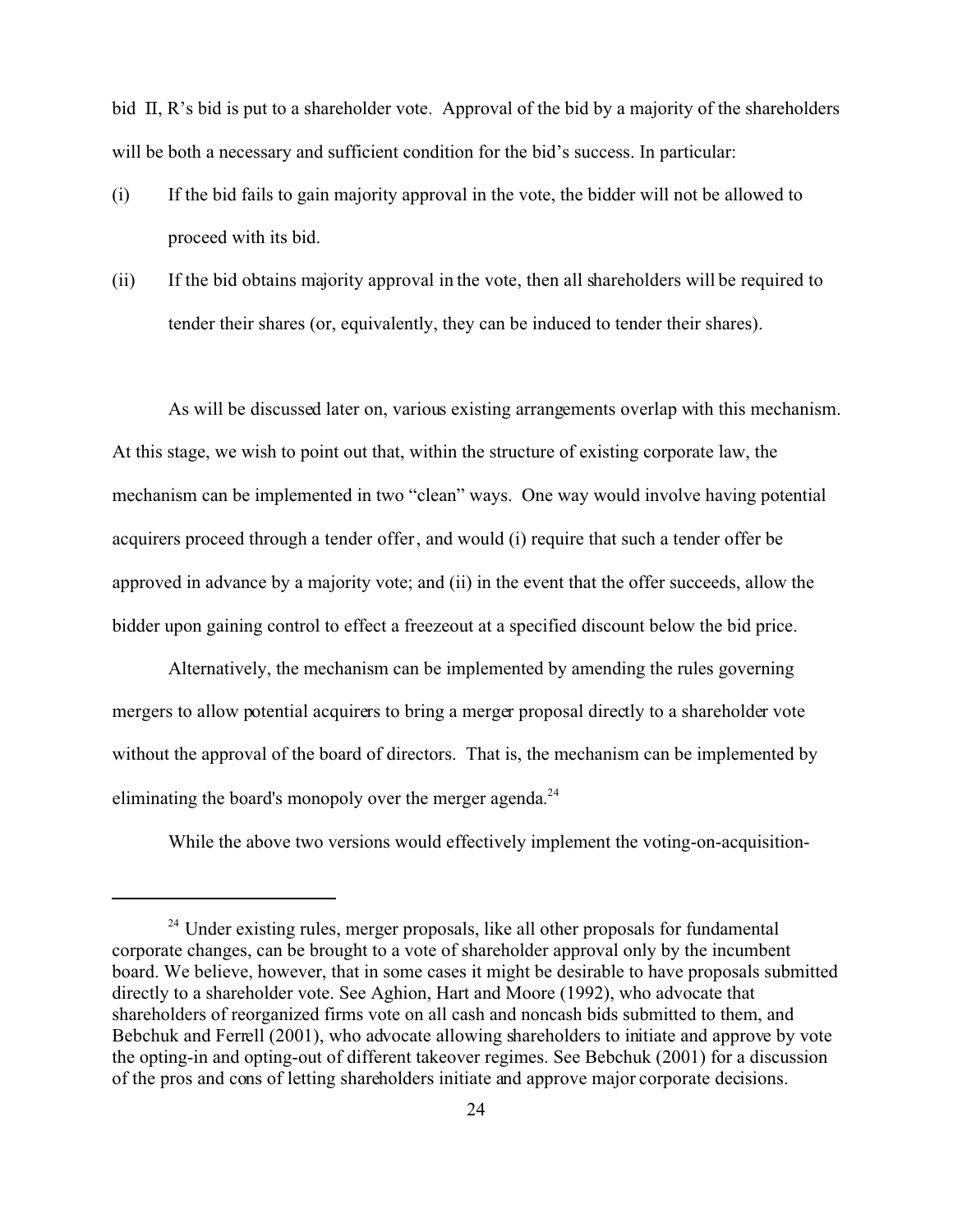offers mechanism, this mechanism could be implemented in other ways as well. In particular, as will be discussed in subsection E, various existing arrangements implement elements of this mechanism.

Given the mechanism, if the bid succeeds, each shareholder will get its pro-rata fraction of II. If the bid fails, each shareholder will gets its pro-rata fraction of  $Y<sub>1</sub>$ . Thus, the optimal strategy for each shareholder will be to vote for the offer if and only if  $\Pi$  exceeds the shareholder's estimate of  $Y<sub>1</sub>$ . Thus, we can state the following:

Proposition 3: Under the voting-on-acquisition-offers mechanism, each rational shareholder will vote in favor of the bid if and only if  $\Pi$  is higher than the shareholder's estimate of Y<sub>1</sub> (conditional on the shareholder's information).

Remarks: It is worth pointing out how the two elements of the mechanism eliminate the problems of pressure-to-tender and free-riding. Essentially, the mechanism eliminates the incentives arising from the prospect of becoming a minority shareholder.

(i) Making shareholder approval necessary for the bid's success eliminates the pressureto-tender problem. Suppose that  $M^*$ <II but that II is lower than the shareholders' estimate of  $Y_I$ . In the absence of voting, each shareholder would rationally choose to tender even though defeating the offer is in the shareholders' collective interest. With the VAO mechanism, however, a shareholder can vote against the offer without fear of suffering a penalty if the offer succeeds. Thus, in such a case, shareholders will vote against the offer and the offer will be defeated.

(ii) Making shareholder approval sufficient for the bid's success eliminates the free-rider problem. Suppose that  $M^*$ >II and that II is higher than the shareholders' estimate of  $Y_1$ . In this

25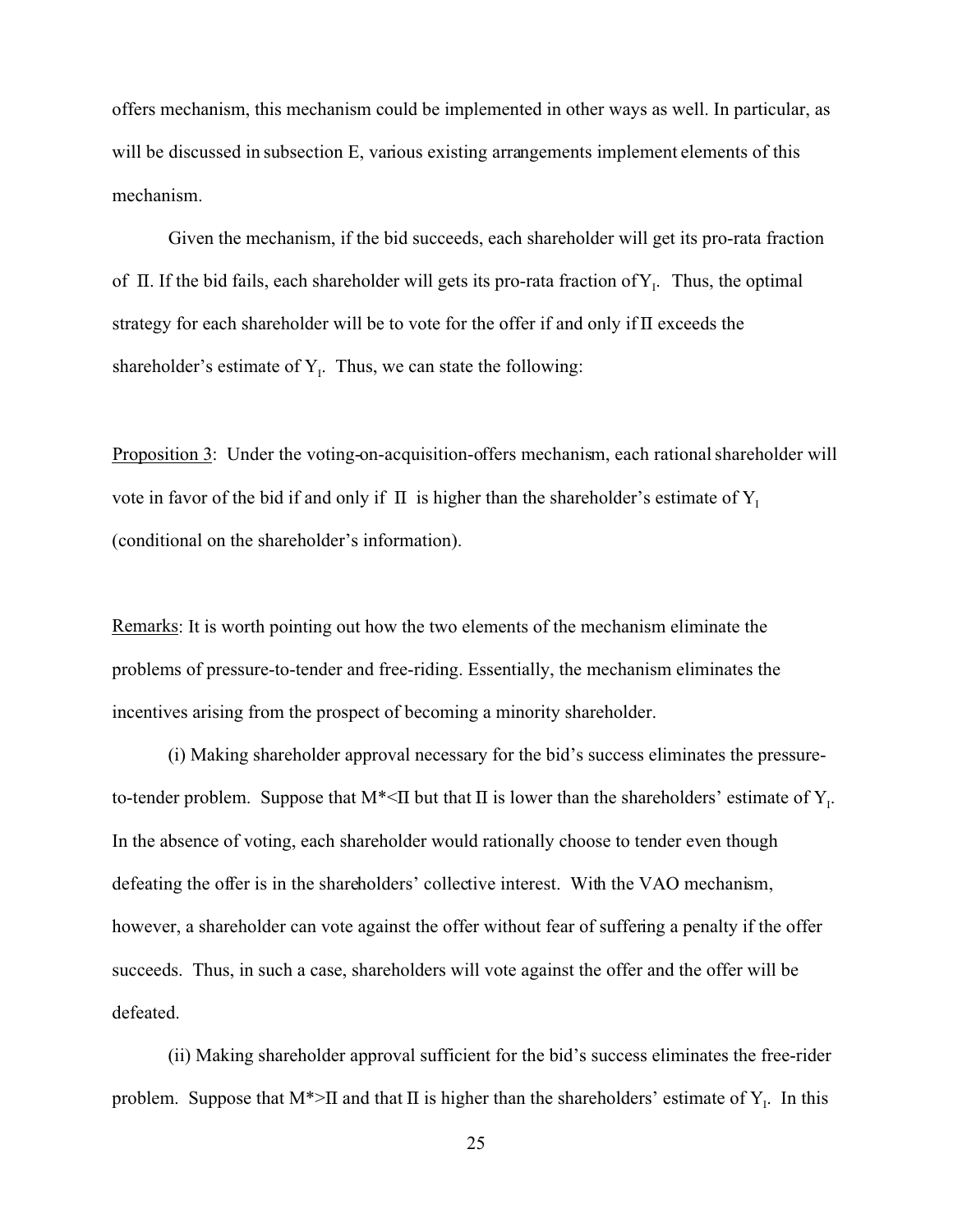case, without the VAO mechanism, each shareholder would rationally choose to hold out even though accepting the offer is in the shareholders' collective interest. The way in which the VAO mechanism solves this problem is by ensuring that, if the shareholders vote for the offer, the shareholders will indeed tender.

It is also worth noting that it is possible to separate the two elements of the mechanism and take only the first element; that is, one could make the winning of a vote a necessary condition for a rival to take control, but not a sufficient condition. Doing this would eliminate the pressure-to-tender problem but not the free-rider problem. This option might be desirable if, say, free-riding were regarded as a good way for target shareholders to extract surplus from the rival (see also the comments in Section V).

We see that the considered mechanism will lead (with a very high probability) to a takeover if  $\Pi$  exceeds the shareholders' estimate of  $Y<sub>I</sub>$  and will lead (with a very high probability ) to the company's remaining independent if the reverse is the case. The above suggests that, assuming all shareholders know  $Y<sub>1</sub>$ , the VAO mechanism will produce efficient outcomes. However, as noted earlier, it may be the case that  $Y<sub>I</sub>$  is uncertain and that most voting shareholders do not take the time to assess all the new information about  $Y_i$ . We show next that the mechanism can work well even under these conditions.

#### C. Voting When Shareholders Are Differentially Informed

Managers facing a cash tender offer often argue that shareholders are imperfectly informed about the independent target's value  $Y_i$ . To be sure, shareholders know the pre-bid market price--which reflects the public information about  $Y_1$  available prior to the making of the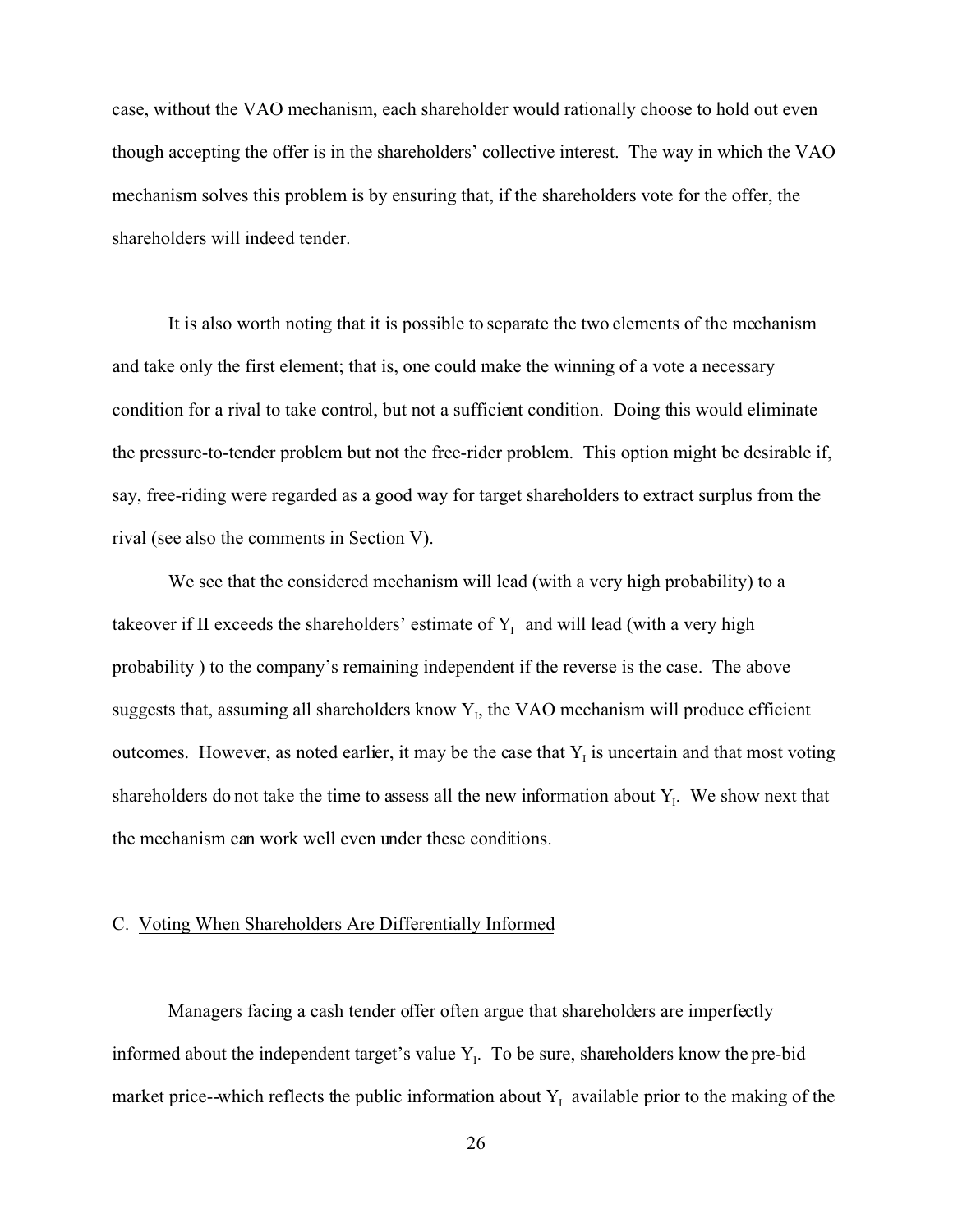bid. As noted, however, a considerable amount of new information about  $Y_1$  might be revealed in the aftermath of a bid. Thus, it might be argued that voting shareholders will be imperfectly informed at T=3. We now show that this problem is not as severe as one might think. In particular, for the vote to work well, it is not necessary for all or even most shareholders to possess the new information about  $Y_1$ . As demonstrated below, as long as the informed market makers possess the new information about  $Y<sub>1</sub>$ , rational uninformed shareholders will be able to learn the relevant information from the market price and will vote accordingly. An efficient outcome will thereby be attained.<sup>25</sup>

Assume initially that R's bid is in the form of cash – in the amount of  $\Pi$ . An equilibrium in this simple model will consist of the following:

(i) The strategy of each market maker at  $T = 3$  specifying, for any value of  $Y_I$  and bid price  $\Pi$ , what market price he will set; and

(ii) The strategy of rational uninformed shareholders at  $T = 4$  specifying, for any market price P that they observe, how they will vote.

Remark: To illustrate, consider the following numerical example. Suppose that a bidder offers \$100 a share for the company. In such a case, the equilibrium will be one in which:

- (i) market makers will set the market price above \$100 (at slightly below  $Y_I$ ) if  $Y_I > $100$ and at (slightly below)  $$100$  if  $Y_1 < $100$ ; and
- (ii) rational uninformed shareholders will vote against the offer if and only if they observe a

 $25$  Thus, the only informational objection that can be put forward is one based on a claim that  $Y_1$  is private information of the target's managers and is not known even to the most informed shareholders. Such a situation might arise, for example, when the target has investments in long-term projects (see, e.g., Stein (1988)). One who is concerned about this problem, and its *ex ante* effects, might wish to allow rivals access to the control contest mechanism only at distinct points in time, with substantial intervals in between (see Lipton and Rosenblum (1991)).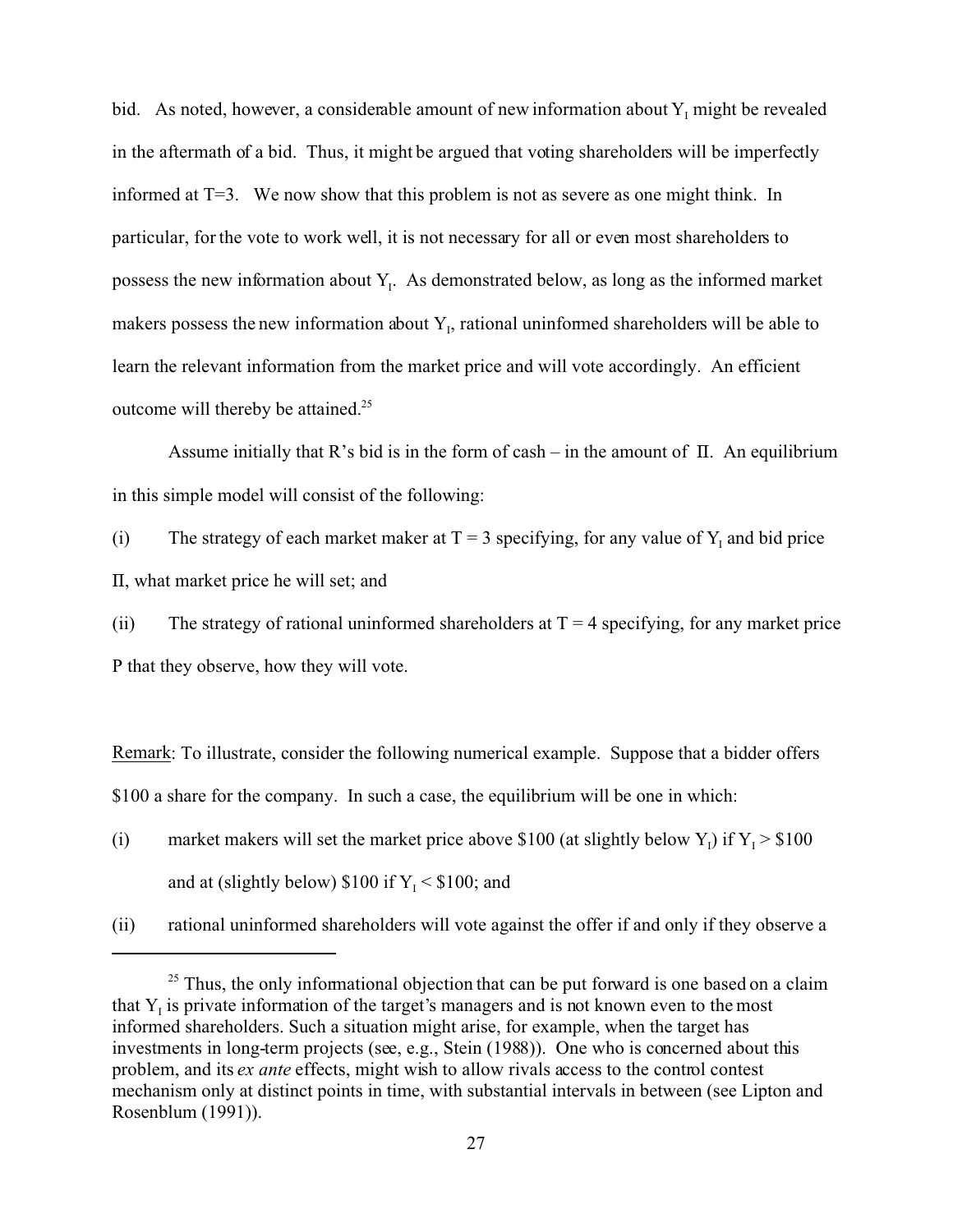market price exceeding \$100.

To see that this is an equilibrium, note that, given (i), it is optimal for rational uninformed shareholders to vote as specified in (ii). And given (ii), market makers know that (1) if  $Y_1 < $100$ and they set the price at (just slightly below) \$100 then the bid will win with high probability, which will make the set price rational; and that (2) if  $Y_I > $100$  and they set the price above \$100 (just slightly below  $Y_1$ ), the bid will fail with high probability, which again will make the set price rational.

Proposition 4: Assuming that market makers know  $Y_1$ , the unique equilibrium is the "fully" revealing" equilibrium defined as follows:

(i) At T = 3, the market makers set the market price at (slightly below) max( $\Pi$ ,  $Y_1$ );<sup>26</sup> and

(ii) At  $T = 4$ , rational uninformed shareholders vote against the offer if the market price P exceeds  $\Pi$  and vote for the offer otherwise.

Proof: To see why this is an equilibrium, note first that, given how the pre-vote market price is set, if  $P > \Pi$ , then it must be the case that  $Y_I > \Pi$  and thus it is optimal for the rational uninformed shareholders to vote for the incumbent; and if  $P \leq \Pi$ , then it must be the case that  $Y_I \leq \Pi$  and thus it is optimal to vote for the offer.

Furthermore, given the expectation that the rational uninformed shareholders will vote in the above way, the outcome of the vote will produce a value of (slightly below) max( $\Pi$ ,  $Y_I$ ). Thus, the market price set at  $T = 3$  is indeed equal to the company's expected value in this

<sup>&</sup>lt;sup>26</sup>More precisely, the market makers will set the price at  $(1-\gamma)$  Max  $(\Pi, Y_1) + \gamma$  Min  $(\Pi,$ Y<sub>1</sub>), where  $\gamma = [\epsilon(\alpha_H - \frac{1}{2})/\alpha_H]$  is the (very small) probability that, despite the voting by all rational shareholders in favor of a certain outcome, voting by noise investors will produce the opposite outcome.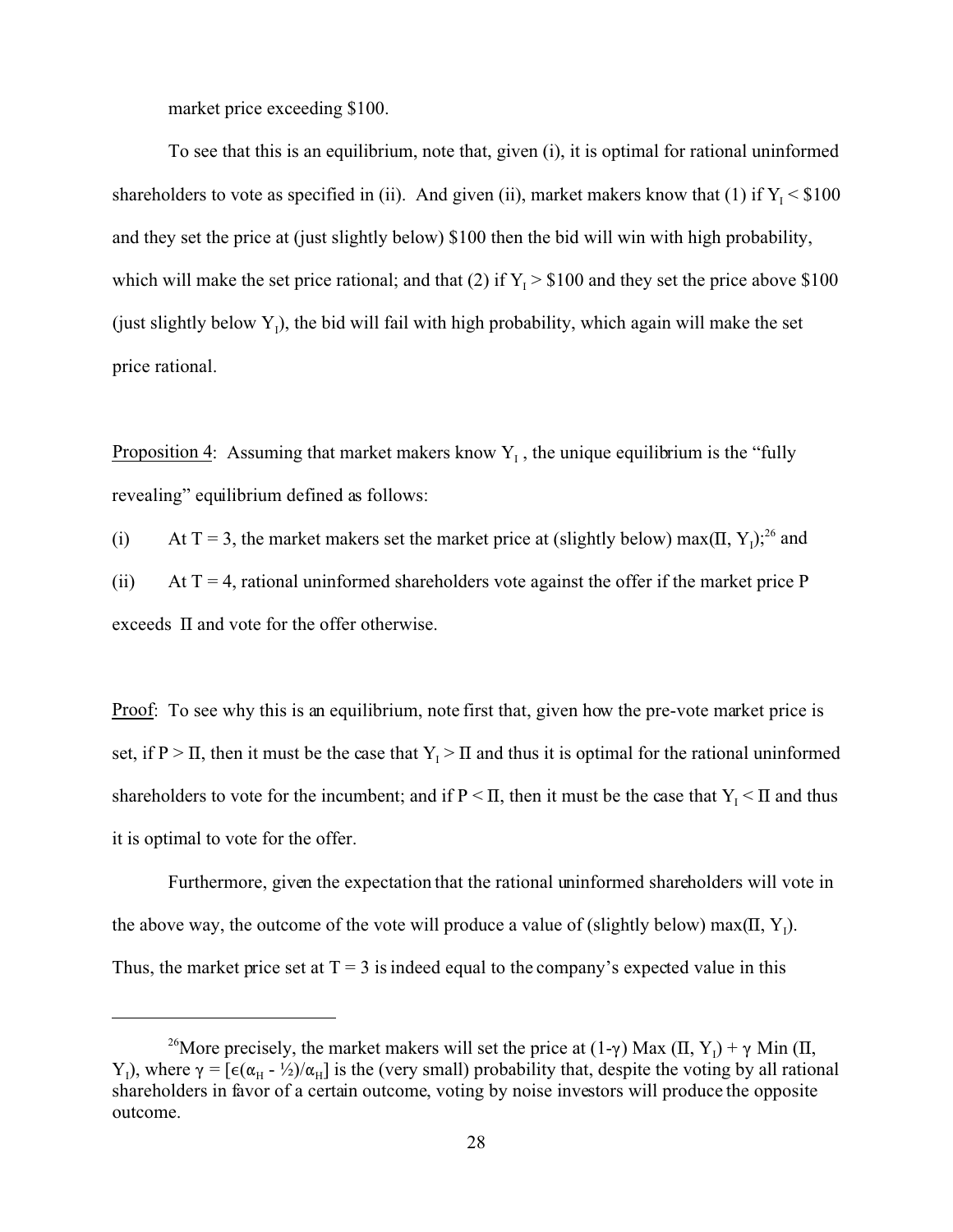equilibrium.

To establish uniqueness, consider an event  $Y_1 > \Pi$ . Given the existence of noise investors, there is a positive probability that the bid will fail. Hence the market makers will set a price P exceeding  $\Pi$ . Seeing this, rational uninformed investors will deduce that it is optimal to vote against the bid, and so the bid fails almost surely. Hence  $P \approx Y_1 = Max (II, Y_1)$  when  $Y_1$  $\Pi$ .

On the other hand, suppose  $Y_1 \leq \Pi$ . Since there is a positive probability that the bid will fail, the market makers will set a price  $P$  below  $\Pi$  (how much below will depend on what the rational uninformed shareholders are expected to do). Seeing this, rational uninformed investors will vote for the bid and so the bid succeeds almost surely. Thus, when  $Y_I \leq \Pi$ , we must have  $P \approx \Pi = \text{Max } (\Pi, Y_1)$ . Hence, we can conclude that in equilibrium the market price must be set at (approximately) Max $(\Pi, Y)$ . ). Q.E.D.

# D. Offers with Some Uncertainty about Value

Thus far we have assumed that the value of the offer is precisely known, which is presumably the case for a cash offer. Our conclusions about the ability of shareholders to infer from the market price the information possessed by the most informed shareholders, however, generalize to the case in which there is a small amount of uncertainty in the value of the offer.

One case with some small uncertainty about the value of the offer is that of a bid that is at least partly in new debt securities whose value cannot be precisely ascertained by rational uninformed shareholders. Suppose that the value of the offer,  $\Pi$ , has support in a small interval  $[\Pi_1, \Pi_2]$ . The offer might be no longer purely in the form of immediate cash but might include, say, an element of notes, i.e., a promise to pay some cash in the future. We assume that informed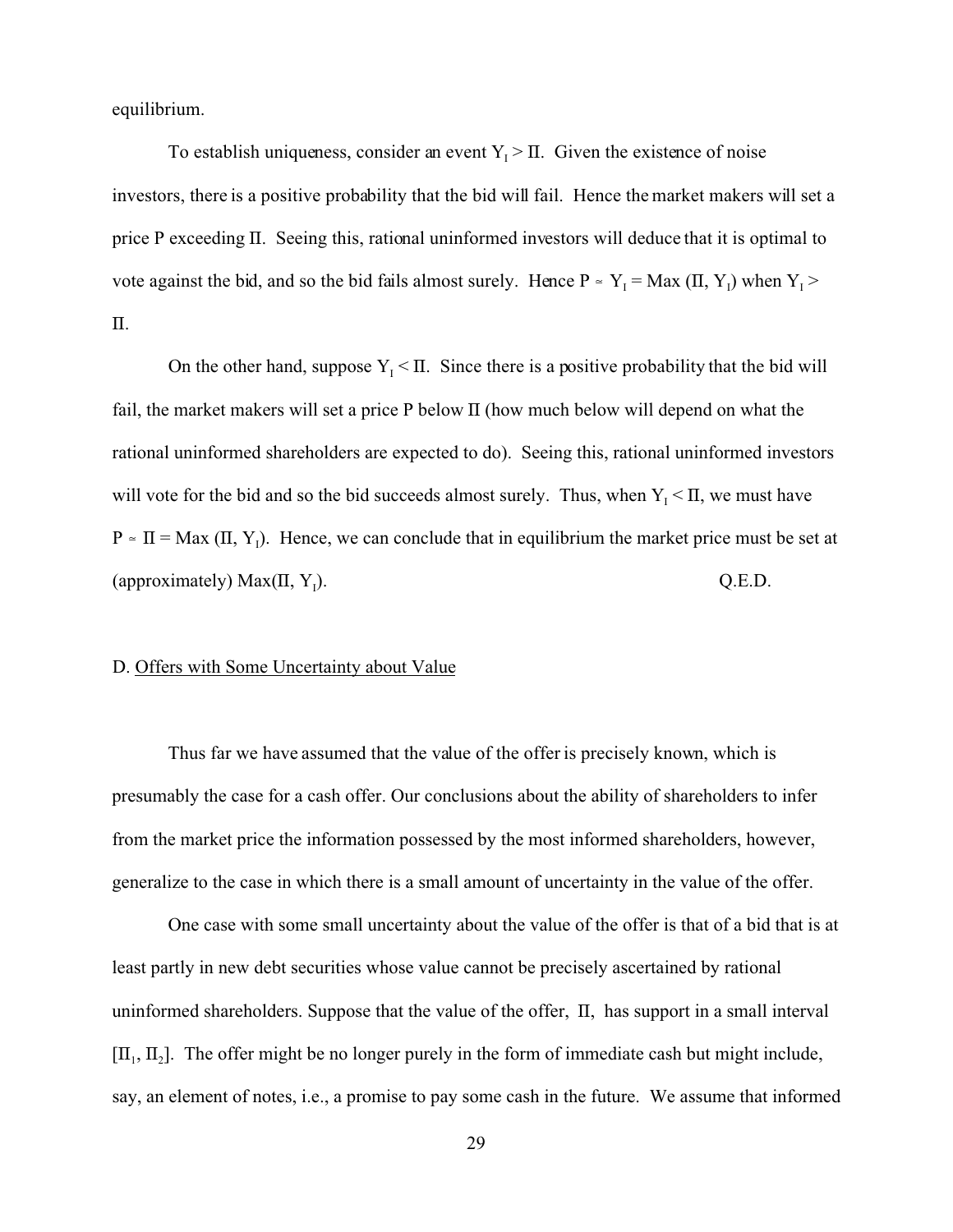shareholders, but not uninformed shareholders, know the value of  $\Pi$ . Given the smallness of the interval, it is reasonable to assume that  $E[Y_1|Y_1 \leq \Pi_2] \leq \Pi_1$ .

In this case, we can show, using reasoning similar to the one employed earlier, that the unique equilibrium is one in which (i) the market makers set P at (approximately)  $Y_1$  if  $Y_1 > I_2$ and at (approximately)  $\Pi$  otherwise, and (ii) shareholders vote against the offer if  $P>H_2$  and vote for the offer otherwise. To see that this is an equilibrium, note that if  $P > \Pi_2$ , rational uninformed shareholders can deduce that  $P = Y_1 > \Pi_2 > \Pi$ , and so it is rational for them to vote against the offer; and that, if  $\Pi_1 < P < \Pi_2$ , then rational uninformed shareholders can deduce that  $Y_1 < \Pi_2$ , in which case, given that  $E[Y_1|Y_1 \leq \Pi_2] \leq \Pi_1$  due to the smallness of  $[\Pi_1, \Pi_2]$ , it is rational to vote for the offer.<sup>27</sup>

Another case in which there might be uncertainty about the value of the bid is one in which the bidder offers existing securities of the bidder (e.g., shares of the bidder). To be sure, the target's shareholders could look at the market price of these securities to see what their value is according to the publicly available information. In contrast to a cash offer, however, the value of the offered securities might depend on whether the bid is expected to be successful or not. If the offer is in securities of the bidder, success of the offer might raise their value because of synergy.

Suppose that the value of offered securities will be  $\Pi_s$  if the bid succeeds and  $\Pi_f$  if the bid fails; that informed shareholders including the market makers know the values of  $\Pi_s$  and  $\Pi_f$  (and, as before, the value of  $Y_1$ ); and that rational uninformed shareholders (in addition to knowing not  $Y_1$  but only  $Y_1^*$ ) do not know the values of  $\Pi_s$  and  $\Pi_f$  but only know the distributions from which  $\Pi_s$  and  $\Pi_f$  are drawn, which have means of  $\Pi_s^*$  and  $\Pi_f^*$ . And let us assume that the impact of the

 $27$  Note that in this case the outcome will not be always the one that would be best in light of all the publicly available information but rather may depart from it to a small extent. Specifically, when  $Y_I$  falls in the small interval between  $\Pi$  and  $\Pi_{2,I}$  the bid will succeed.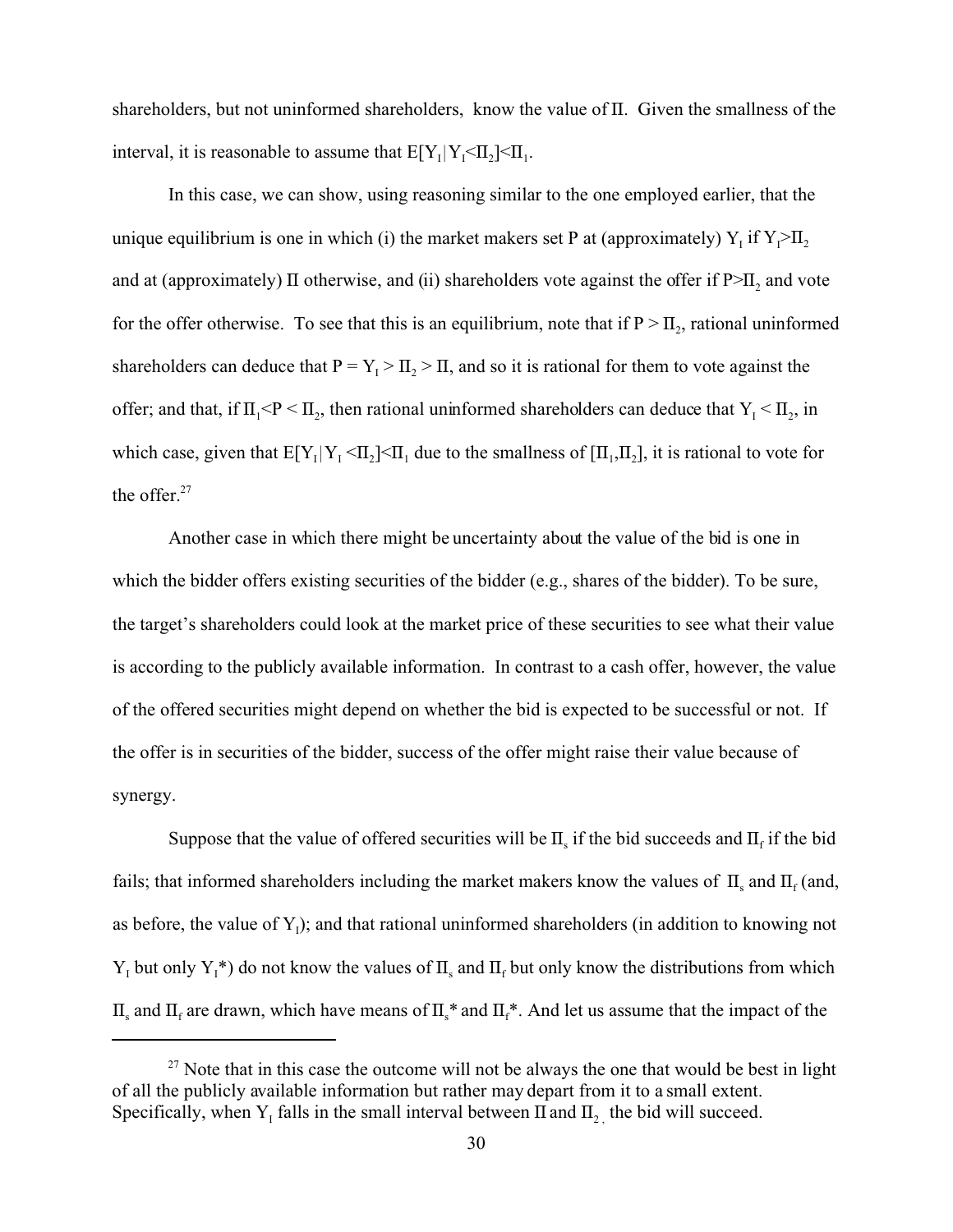offer's success on the bidder is small (say, because the bidder is much larger than the target) and that  $\Pi_s$  and  $\Pi_f$  are therefore sufficiently close in value so that they are both on the same side of  $Y_I$ (that is, either they are both higher than  $Y_1$  or they are both lower than  $Y_1$ )

In this case, there are two market prices from which inferences can be drawn--the market price of the target, denoted as before by P, and the market price of the package of the (currently trading) offered securities, which will be denoted by  $P_b$ . Using the same reasoning as before, one can show that the unique equilibrium is one in which:

(i) the market makers will set the market price of the target P at a level of (slightly below)  $max(Y_1, \Pi_s)$  and the market price of the package of offered securities  $P_b$  at a level of (approximately)  $\Pi_s$  if  $\Pi_s > Y_1$  and a level of (approximately)  $\Pi_f$  if  $\Pi_s < Y_1$ .

(ii) The uninformed shareholders will vote against the offer if  $P > P_b$ ; and will vote for the offer otherwise.<sup>28</sup>

Finally, it should be stressed that the ability of the shareholders to infer from market prices which outcome of the vote would be value-maximizing does not extend to cases in which there is substantial uncertainty about the value of the bid. Rivals are able (and should be allowed) to make offers on any terms and using whatever currency they wish, and bids might be therefore structured in a way that would make their value quite uncertain. For example, consider the extreme case in which R offers shareholders a noncash bid made fully of shares in a new "shell"

<sup>&</sup>lt;sup>28</sup> To see why this state of affairs is an equilibrium, note that, in this considered equilibrium, if  $\Pi_s \le Y_{I}$ , market makers will set P just slightly below  $Y_I$  and will set  $P_b$  at about  $II_f$ which is less then  $Y_1$ . In this case, voting against the offer upon observing  $P > P_b$  will be rational. And given that the offer will fail with high probability, the price set by the market makers to begin with will be rational. Also, in this equilibrium, if  $\Pi_s > Y_l$ , then  $P_b$  and P will be set slightly below  $\Pi_s$  with  $P_b$  slightly above P. In this case, voting for the offer upon observing that P does not exceed  $P_b$  will be rational. And given that the offer will succeed with high probability, the price set by the market makers to begin with will be rational. Uniqueness can be proved using reasoning similar to the one used in the proof of proposition 4.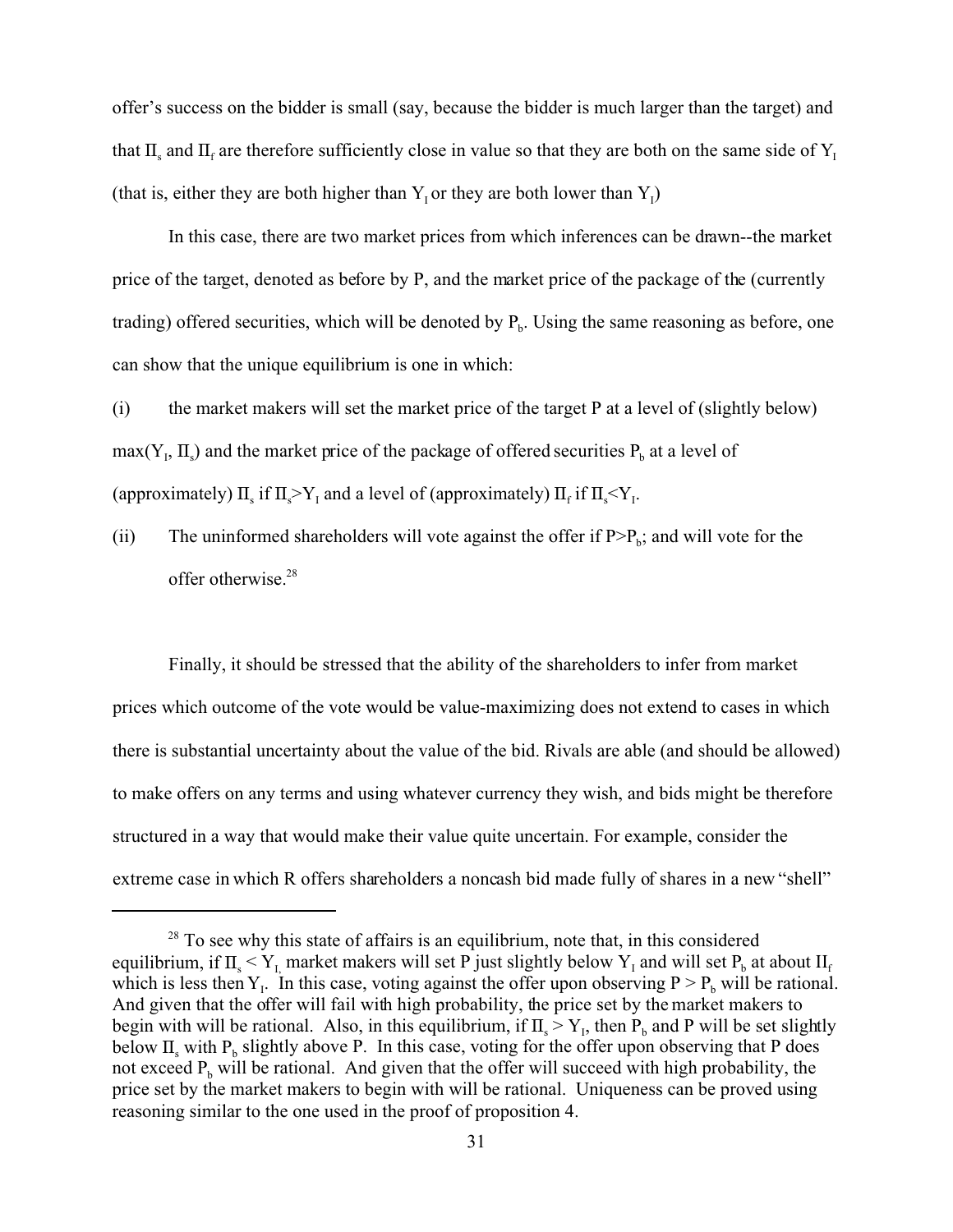company which will have no assets if the offer is rejected and which will own the assets of the target (but under R's management) if the offer is successful. In this case the vote on the "acquisition offer " is equivalent to a proxy contest, and as such the vote faces all the problems discussed earlier regarding proxy contests--including the difficulty for R of convincing the shareholders that a victory by R would benefit them. For this reason, we do not expect that rivals will make acquisition offers of this form, and indeed we are not aware of any such offers.

# E. Implications for Existing Voting Requirements

In the United States, there are some arrangements that make approval by vote a necessary condition for a control transfer. To start with, some states have control share acquisition statutes. Such statutes essentially require a bidder to gain majority approval before proceeding with its bid. (If the bidder does not gain such approval, the shares it acquires will not have voting power, and this lack of voting power will eliminate the point of purchasing the shares.)

Furthermore, all states now allow incumbents to install poison pills. When poison pills are in place, a bidder will be able to proceed with its bid only if it first wins a proxy contest and replaces the board with directors that will redeem the pill. In the face of pills, the route that rivals must pursue is that of putting an offer on the table and then running a proxy contest that is essentially a referendum about the offer. According to our analysis, by making approval by vote a necessary condition, such arrangements provide one element of the proposed approach.

Note that none of these arrangements would make winning such a shareholder referendum a sufficient condition for the acquisition offer to succeed. Thus, they do not by themselves provide both elements of the voting-on-acquisitions-offers mechanism. However, the legal rules governing freeze-outs (and the pressure-to-tender that they create) are sufficient

32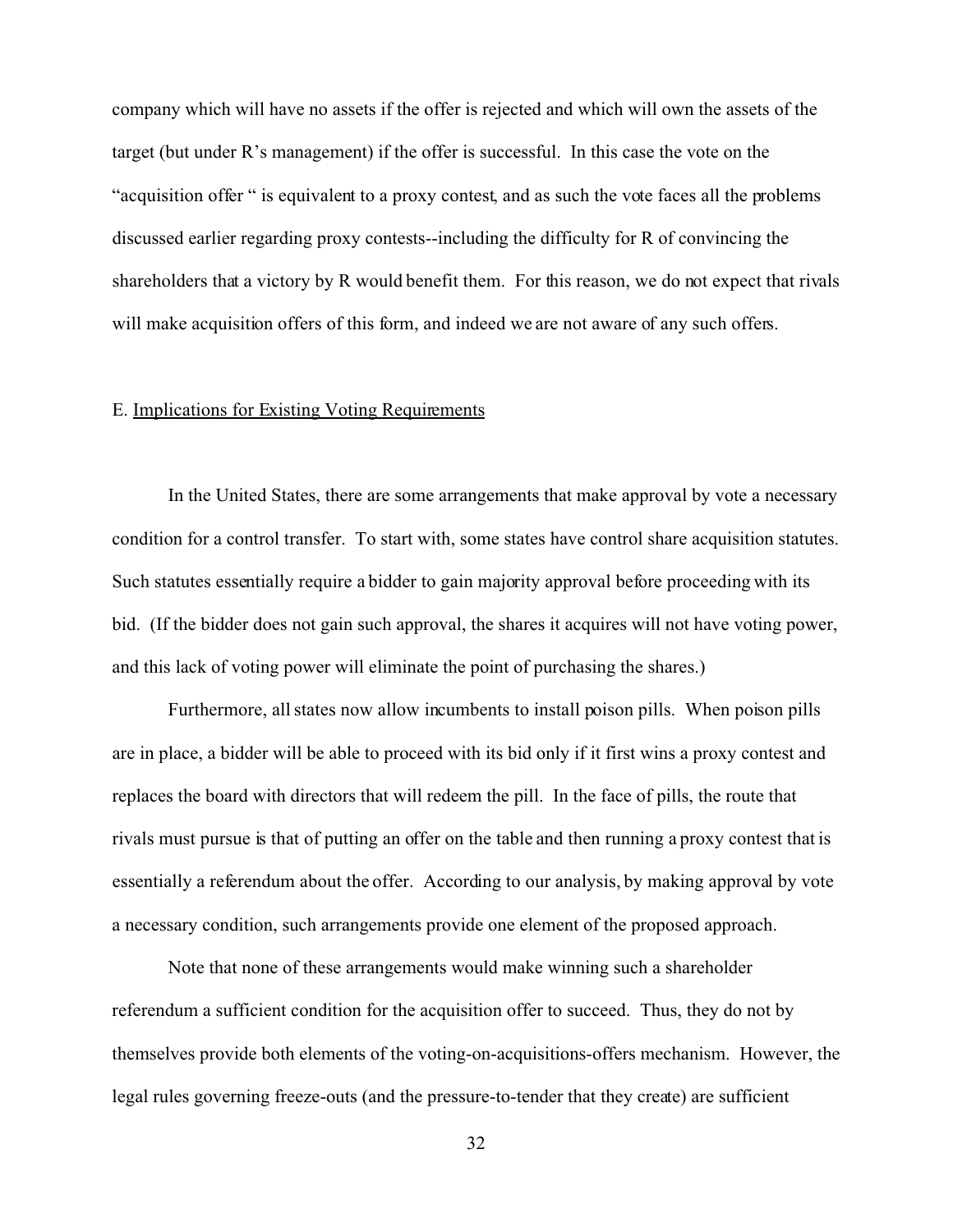usually to ensure that, if the bidder is allowed to proceed with its offer, tendering would be worthwhile.

Note also that the arrangements above would involve a more cumbersome procedure than the proposed mechanism in that they require shareholders to act twice--once to vote and once (at least for successful bids) to tender. In contrast, the proposed mechanism would involve shareholders' acting only once.

Finally, the above discussion has implicitly assumed that there are no charter provisions that make it difficult or costly for a rival to oust the incumbent in a proxy contest. In some companies, where the board is not classified and where shareholders can call a special meeting or act by written consent, a rival that emerges can quickly get to a vote on replacing the board, which would serve as a referendum on its offer. In many other companies, however, there are "antitakeover" charter provisions that delay or make difficult the access of a bidder to a shareholder vote on its offer (Coates (2000), Daines and Klausner (2001), Field and Karpoff  $(2000)$ ).

These antitakeover charter provisions fall into two categories. The first category includes arrangements that have the effect of allowing rivals to gain access to a vote only in the next annual election. Such companies can be viewed as having an arrangement under which rivals can gain access to the mechanism only once a year. Recall that our analysis took as given that rivals are at a point in time in which they have access to a control contest, and it did not examine what the optimal spacing of such points in time would be.

The second category of antitakeover charter provisions, however, prevents bidders from ever having easy access to a shareholder referendum on their offer. Many companies have classified boards, with one third of the board seats coming up for election each year. Classified boards require a rival that seeks to gain control over the board to win two annual elections in a

33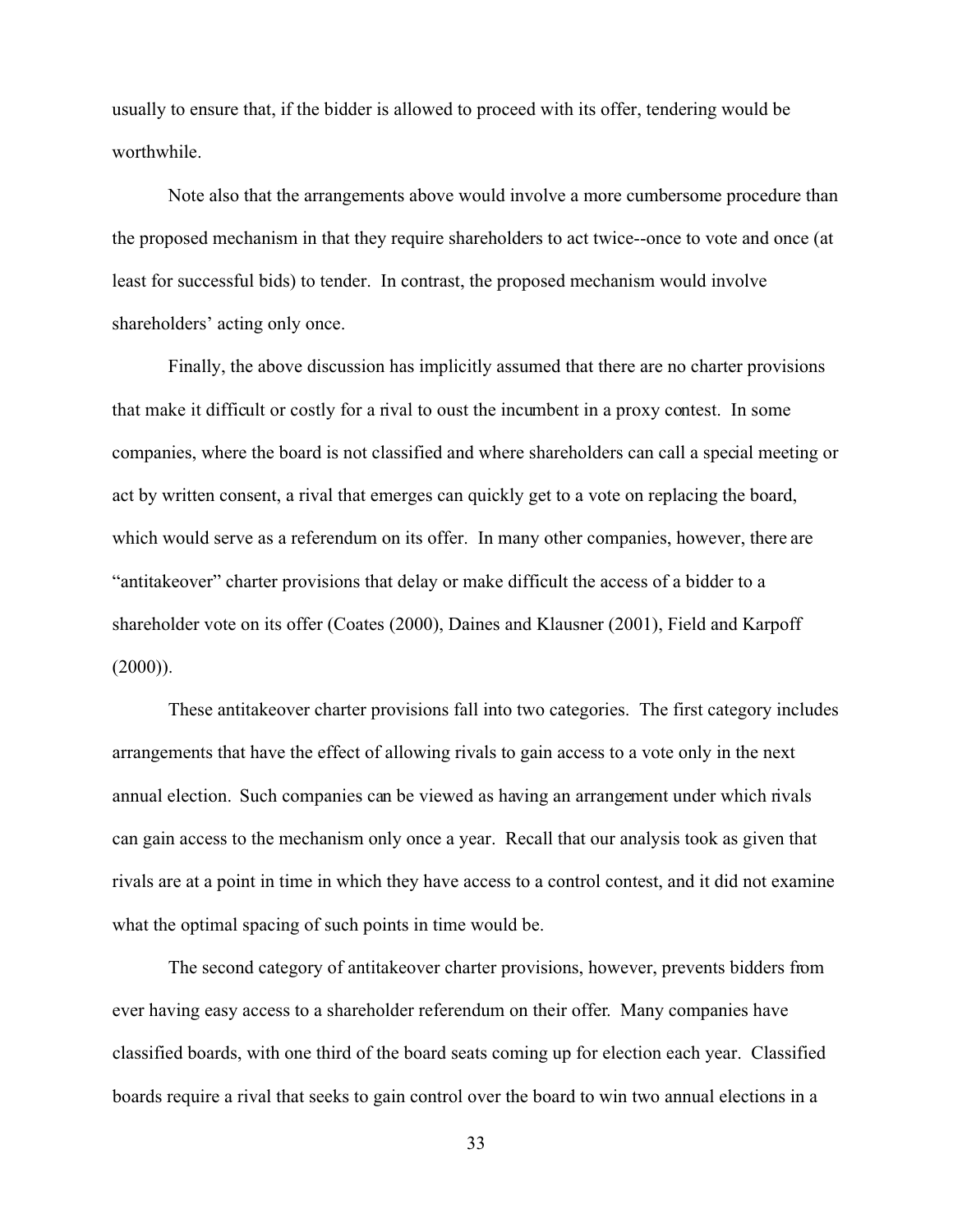row. And our analysis indicates that such an arrangement makes it difficult for hostile bidders to gain control no matter when they emerge. We have shown that shareholders would be reluctant to vote for a rival in a proxy contest unless the rival puts on the table an offer that guarantees how they would fare if the rival were to win. However, when a rival facing a classified board runs the first proxy contest of the two needed to gain control, it would be difficult for the rival (given that values of assets change over time) to commit to the price that it would be willing to offer for the company in the event that it wins both the first election and the second election a year down the road. In the absence of such a commitment, however, the rival's chances of winning the first election would be reduced.<sup>29</sup>

Turning to Europe, the British City Code on Takeovers also has an arrangement that in effect makes the success of a takeover bid conditional on the ability of a bidder to win a shareholder vote against the incumbent. Under this arrangement, incumbents are required to be passive but they may erect whatever defenses are approved by a shareholder vote. A proposal for a new EEC Directive on Takeovers, which the EEC Commission put forward but which the European Parliament narrowly failed to approve, would have led to the adoption of this arrangement in all EEC countries. In anticipation of the passage of the Directive, various member states have already enacted takeover laws including this arrangement. This arrangement again goes in the direction of conditioning the success of a hostile bidder on the support of shareholders in a vote, thereby eliminating the pressure-to-tender problem.

It should be noted, however, that, unlike the US, some European countries currently do not allow a successful bidder a large latitude in proceeding to a freezeout. In such countries, the free-rider problem might be present, and a rival's ability to win a vote of approval by the target's

 $29$  For a full analysis and empirical confirmation of the antitakeover power of classified boards, see Bebchuk, Coates, and Subramanian (2001).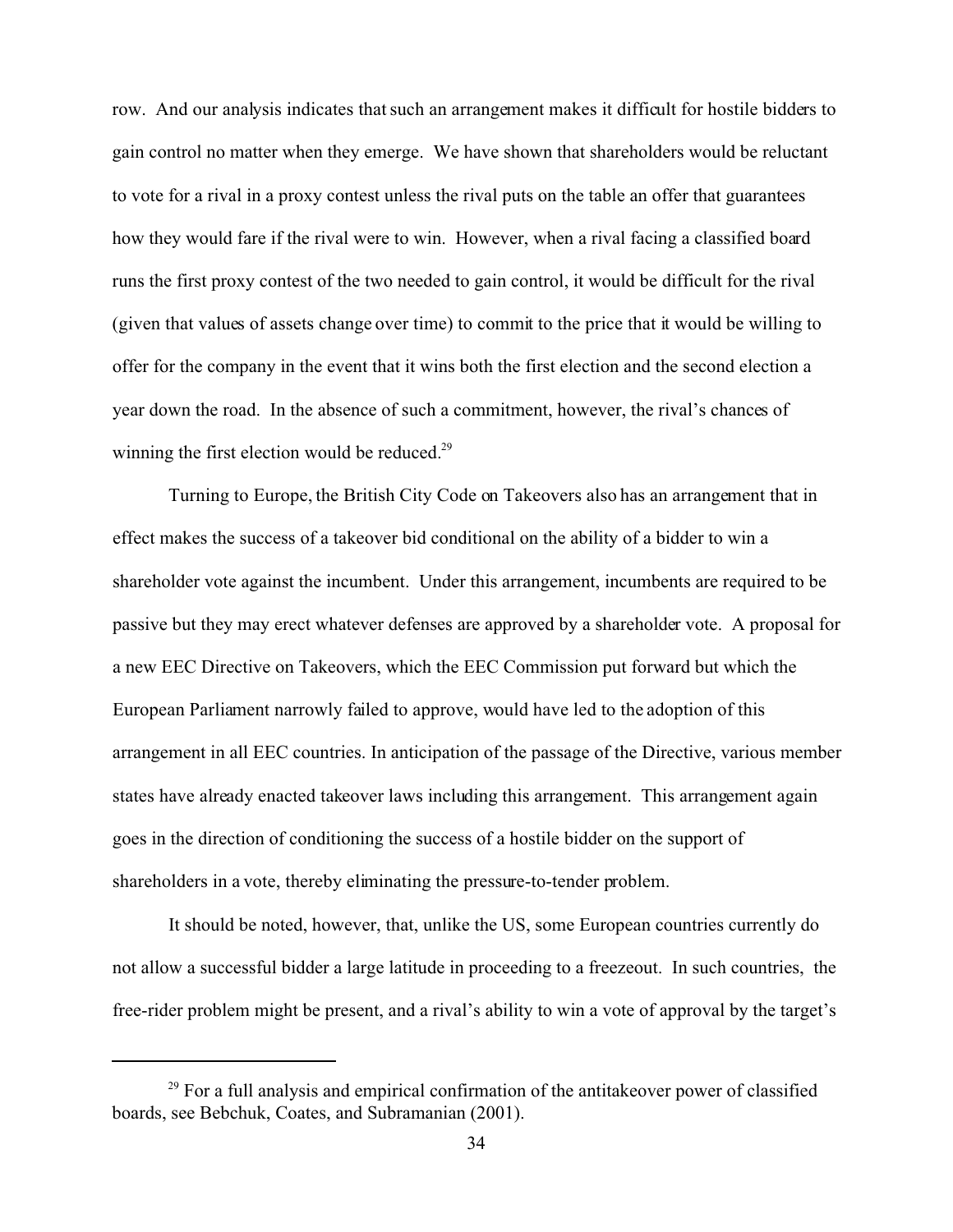shareholders might be insufficient for a takeover. The EEC Commission has ordered a study of the arrangements governing freeze-outs, and such a study should carefully consider the effect of the rules governing freeze-outs in EEC countries on the efficiency of takeover bids.

#### V. CONCLUSION

This paper has analyzed and contrasted two primary ways for a rival manager to gain control over a corporation--buying shares and persuading shareholders to vote for the rival. Both straight proxy contest and straight takeovers bids suffer from substantial shortcomings. We have shown that a combined voting and acquisition offer mechanism works better than either straight proxy fights or straight takeovers. It works better than straight proxy fights because having an acquisition offer on the table may be needed to convey credibly to shareholders that they will be made better off by a transfer of control. It also works better than a straight takeover bid since it addresses distortions that would otherwise affect shareholders' tender decisions. Furthermore, we have shown that, given the inferences that shareholders can draw from market prices, such a vote might reflect aggregate information better than has been previously recognized. And we have put forward smooth and clean methods for accomplishing the proposed mechanism. Our results support the increasing use of voting in connection with acquisition offers in both the US and Europe.

Our analysis leaves unresolved certain issues concerning the optimal arrangements for contests for corporate control. For example, our analysis assumed that rivals are at a point in time in which they are able to contest control, and simply examined what would be the best mechanism for resolving the issue. Thus, there remains the question of when rivals should have access to the control transfer mechanism. Furthermore, while our analysis suggests the

35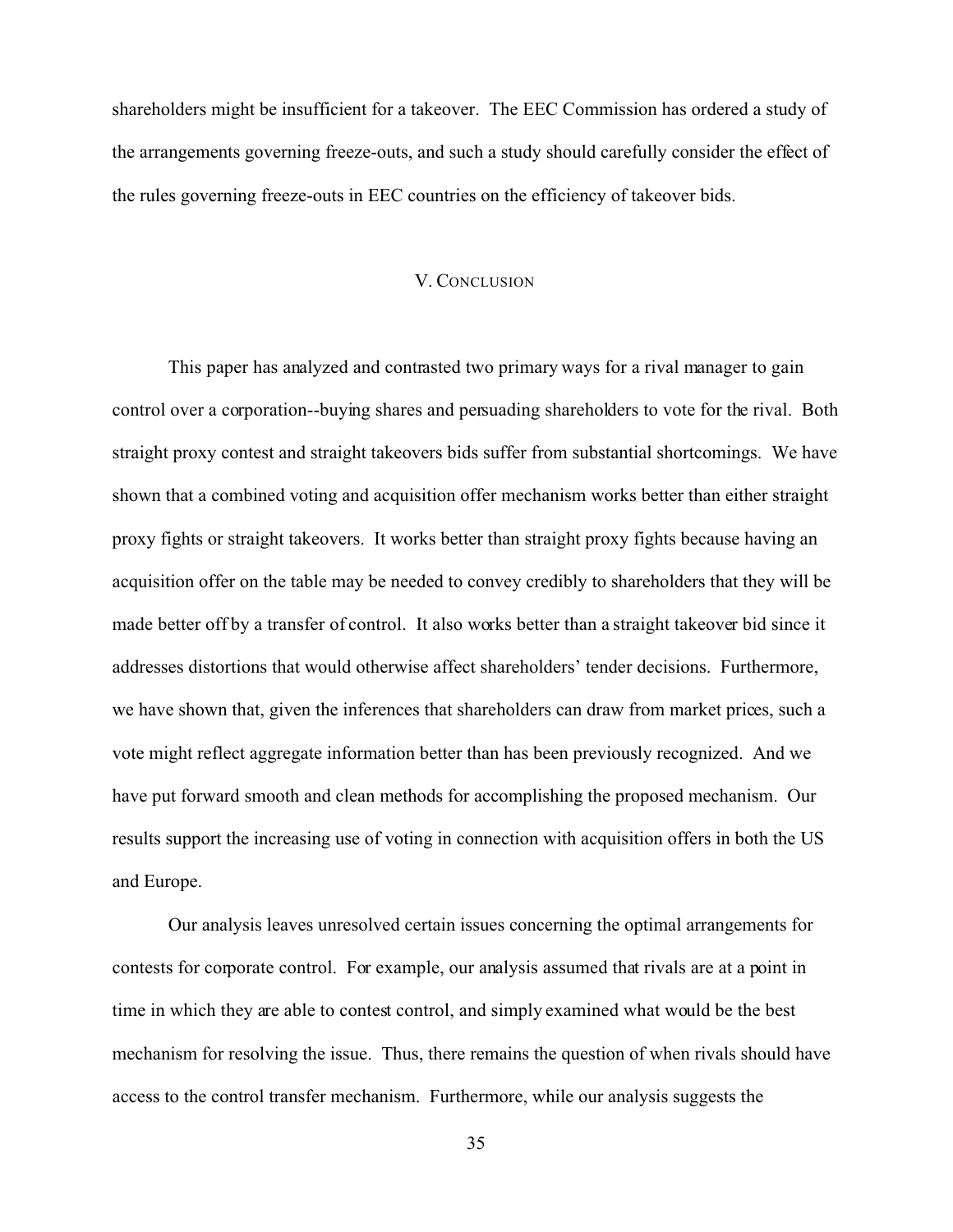superiority of combining voting with acquisition offers over straight proxy fights and straight takeovers, it has not sought to identify the best mechanism for control contests. Indeed, our setup is not sufficiently comprehensive to allow definitive conclusions in this regard; whereas our analysis has focused on ensuring an efficient ex post outcome of control contests, there are other consideration that are relevant for an analysis of the optimal mechanism, such as the effects of the mechanism on ex ante actions.<sup>30</sup> Extending the analysis in these directions would be a worthwhile project for subsequent work.

<sup>30</sup> Such ex ante effects include the effects of the *ex post* mechanism on the incumbent's *ex ante* non-verifiable investment in human capital (see generally Hart (1995)), the incumbent's choice between short-term and long-term investments (Stein (1988, 1989), Bebchuk and Stole (1993)), the incumbent's *ex ante* level of effort, and the *ex ante* investments by shareholders in potential bidders and targets.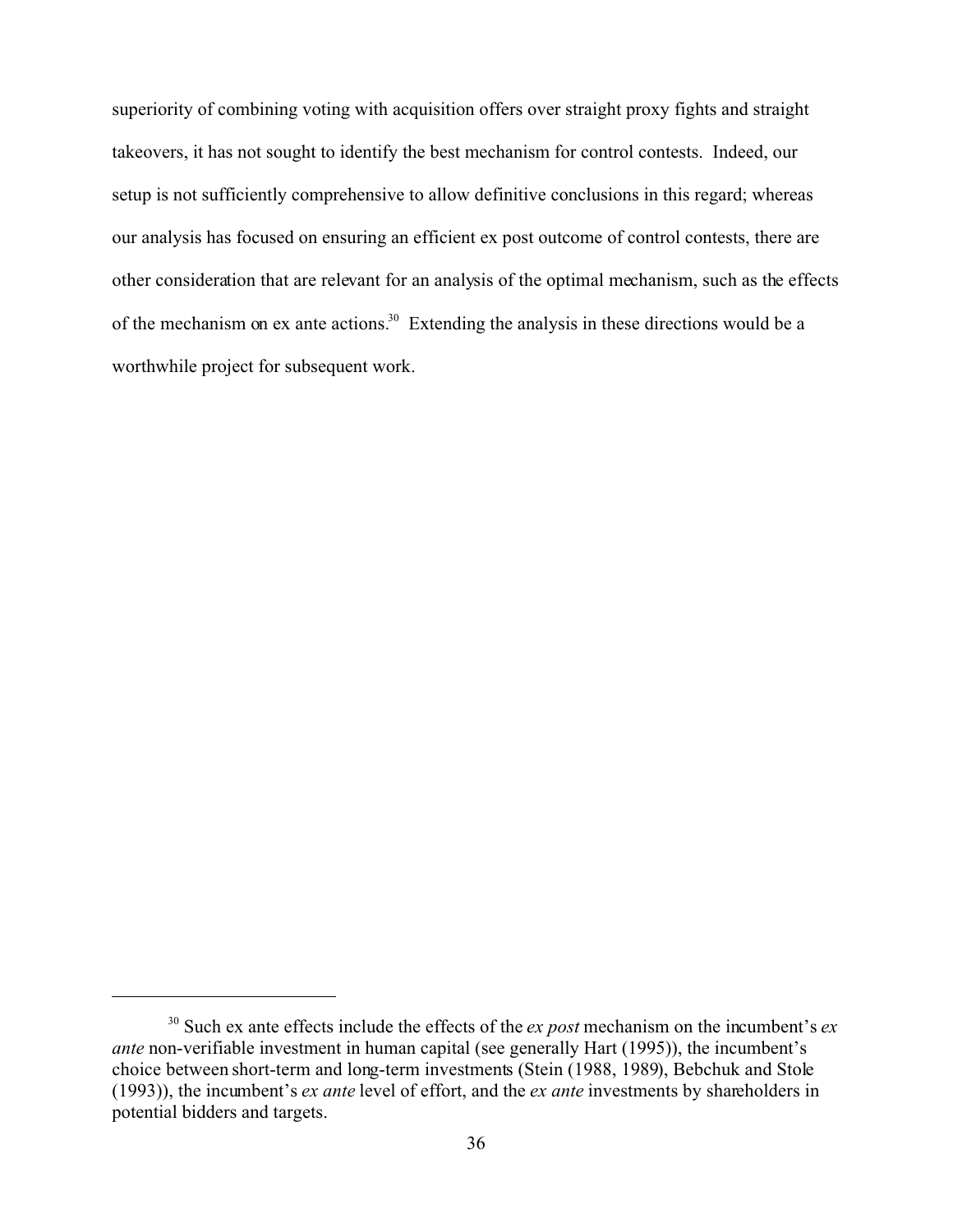#### **REFERENCES**

- Aghion, Philippe, Oliver Hart, and John Moore (1992), "The Economics of Bankruptcy Reform," *Journal of Law, Economics, and Organization*, Vol. 8, 523-46.
- Bebchuk, Lucian A. (1985a), "Toward Undistorted Choice and Equal Treatment in Corporate Takeovers," *Harvard Law Review*, Vol. 98, 1695-1808.
- Bebchuk, Lucian A. (1985b), "A Model of the Outcome of Takeover Bids," Program in Law and Economics, Harvard Law School, Discussion Paper No. 11.
- Bebchuk, Lucian A. (1989), "Takeover Bids Below the Expected Value of Minority Shares," *Journal of Financial and Quantitative Analysis*, Vol. 24, 171-184.
- Bebchuk, Lucian A. and Lars Stole (1993), "Do Short-Term Managerial Objectives Lead to Under- or Over-Investment in Long-Term Projects?," *Journal of Finance*, Vol. 48, 719- 729.
- Bebchuk, Lucian A. (1994), "Efficient and Inefficient Sales of Corporate Control," *Quarterly Journal of Economics*, Vol. 109, 957-993.
- Bebchuk, Lucian A. (1999), "A Rent-Protection Theory of Corporate Ownership and Control," NBER Working Paper No. 7203.
- Bebchuk, Lucian A. (2001), "The Allocation of Power Between Managers and Shareholders," Working Paper, Harvard University.
- Bebchuk, Lucian A., John C. Coates IV, and Guhan Subramanian (2001), "The Special Antitakeover Power of Classified Boards: Theory, Evidence, and Policy," Working Paper, Harvard University, forthcoming in *Stanford Law Review* (2002).
- Bebchuk, Lucian A., and Allen Ferrell (2001), "A New Approach to Takeover Law and Regulatory Competition," *Virginia Law Review*, Vol. 87, 113-164.
- Bebchuk, Lucian A., and M. Kahan (1990), "A Framework for Analyzing Legal Policy Towards Proxy Contests," *California Law Review*, Vol. 78, 1071-1135.
- Bhattacharya, Utpal (1997), "Communication Costs, Information Acquisition, and Voting Decisions," *The Review of Financial Studies*, Vol. 10,1065-1097.
- Clark, Robert C., *Corporate Law* (1996), Little, Brown, and Company; Boston.
- Coates IV, John C., "Explaining Variation in Takeover Defenses: Failure in the Corporate Law Market," Working Paper, Harvard Law School, forthcoming in *California Law Review*.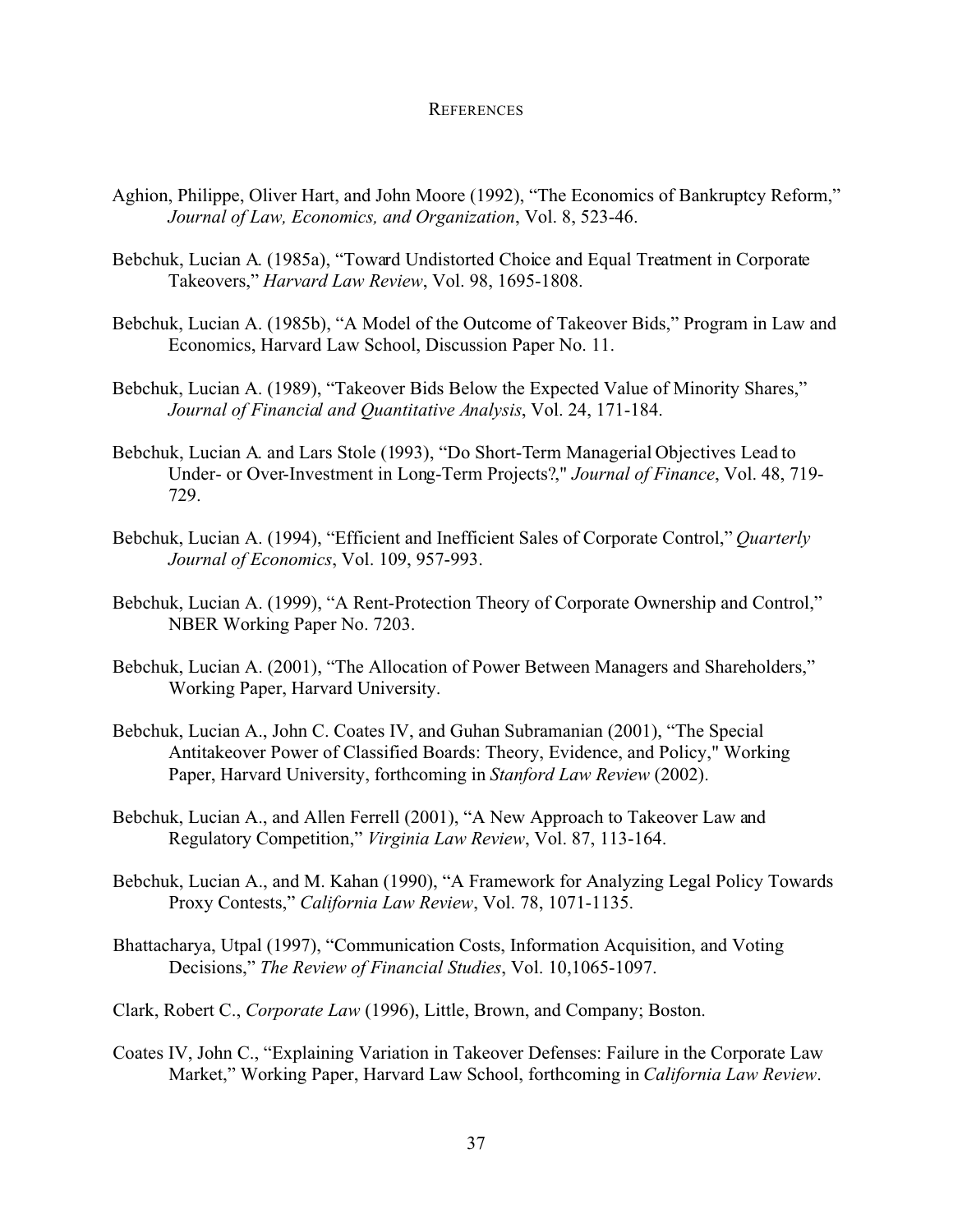- Daines, Robert and Michael Klausner (2001), "Do IPO Charters Maximize Firm Value? Antitakeover Protection in IPOs," *The Journal of Law, Economics, & Organization*, Vol. 17, 83-120.
- Field, Laura C. and Jonathan M. Karpoff (2000), "Takeover Defenses," Working Paper, Pennsylvania State University and University of Washington.
- Feddersen, Timothy, and Wolfgang Pesendorfer (1997), "Voting Behavior and Information Aggregation in Elections with Private Information," *Econometrica*, Vol. 65, 1029-58.
- Gilson, Ronald (2000), "Unocal Fifteen Years Later (and What We Can Do About It)," Columbia Law School Working Paper No. 177.
- Gilson, Ronald J. and Alan Schwartz (2001), "Sales and Elections as Methods for Transferring Corporate Control," Working Paper No. 206, Stanford Law School.
- Grossman, Sanford G., *The Informational Role of Prices* (Wicksell Lectures) (Cambridge, MA: MIT Press, 1989).
- Grossman, Sanford J. and Oliver Hart (1980), "Takeover Bids, the Free-Rider Problem, and the Theory of the Corporation," *Bell Journal of Economics*, Vol. 11, 42-64.
- Grossman, Sanford J., and Oliver Hart (1981), "The Allocational Role of Takeover Bids in Situations of Asymmetric Information," *Journal of Finance*, Vol. 36, 301-7.
- Harris, Milton and Arthur Raviv (1988) "Corporate Control Contests and Capital Structure," *Journal of Financial Economics*, Vol. 20, 55-86.
- Hart, Oliver (1995), *Firms, Contracts, and Financial Structure*, Clarendon Lectures in Economics, Oxford University Press.
- Hietala, Pekka, Steven N. Kaplan, and David T. Robinson (2000), "What is the Price of Hubris? Using Takeover Battles to Infer Overpayments and Synergies," Working Paper, INSEAD and the University of Chicago.
- Holmstrom, Bengt, and Barry Nalebuff (1992), "To the Raider Goes the Surplus? A Reexamination of the Free-Rider Problem," *Journal of Economics & Management Strategy* 1, No. 1.
- Jensen, Michael, and William Meckling (1976), "A Theory of the Firm: Managerial Behavior, Agency Costs and Ownership Structure," *Journal of Financial Economics*, Vol. 22, 305-60.
- Lipton, Martin, and Paul K. Rowe (2001), "Pills, Polls, and Professors: A Reply to Professor Gilson," Working Paper 01-006, NYU Center for Law and Business.
- Lipton, Martin and Steven A. Rosenblum (1991), "A New System of Corporate Governance: The Quinquennial Election of Directors," *University of Chicago Law Review*, Vol. 58, 187-253.